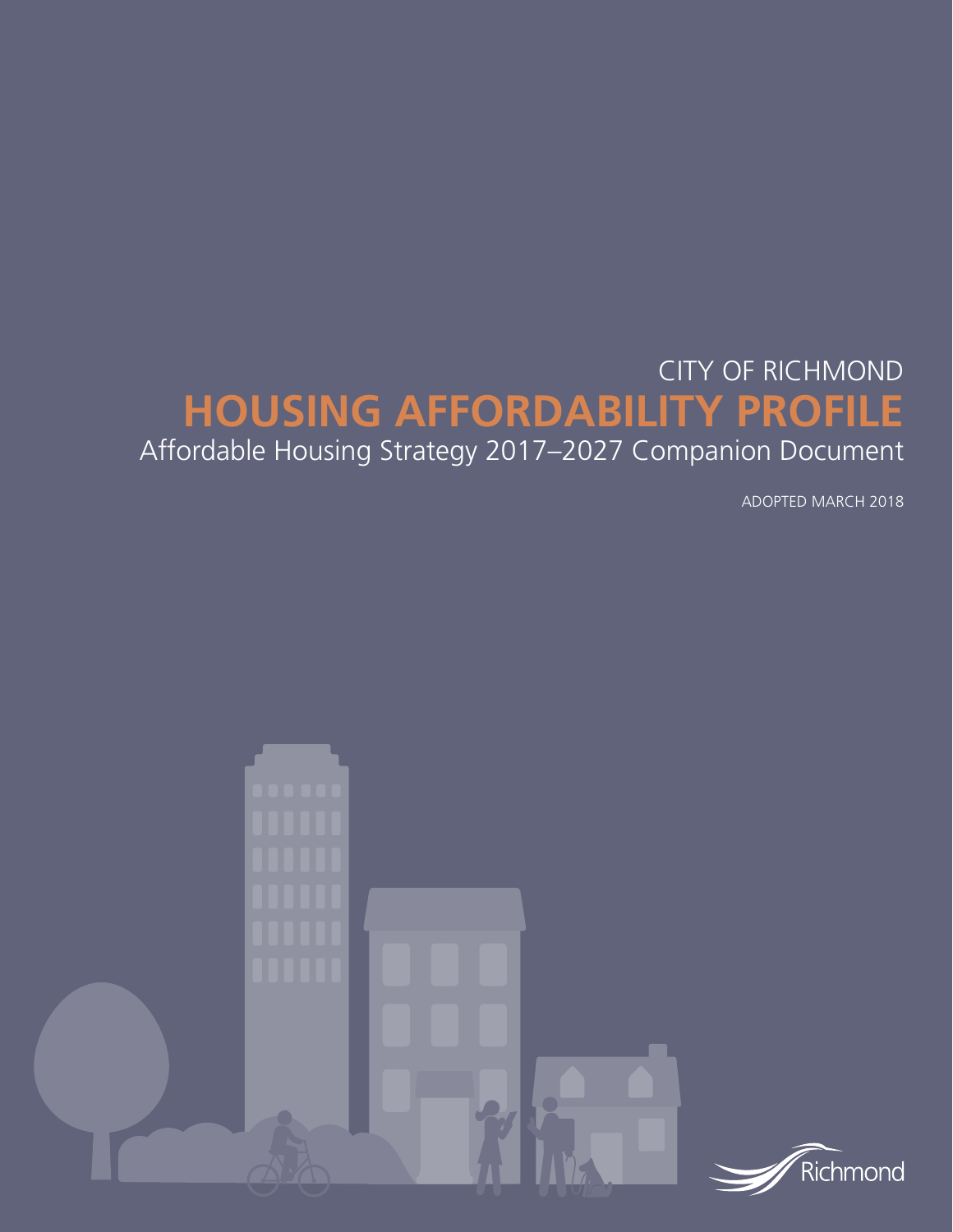**ii** | City of Richmond Housing Affordability Profile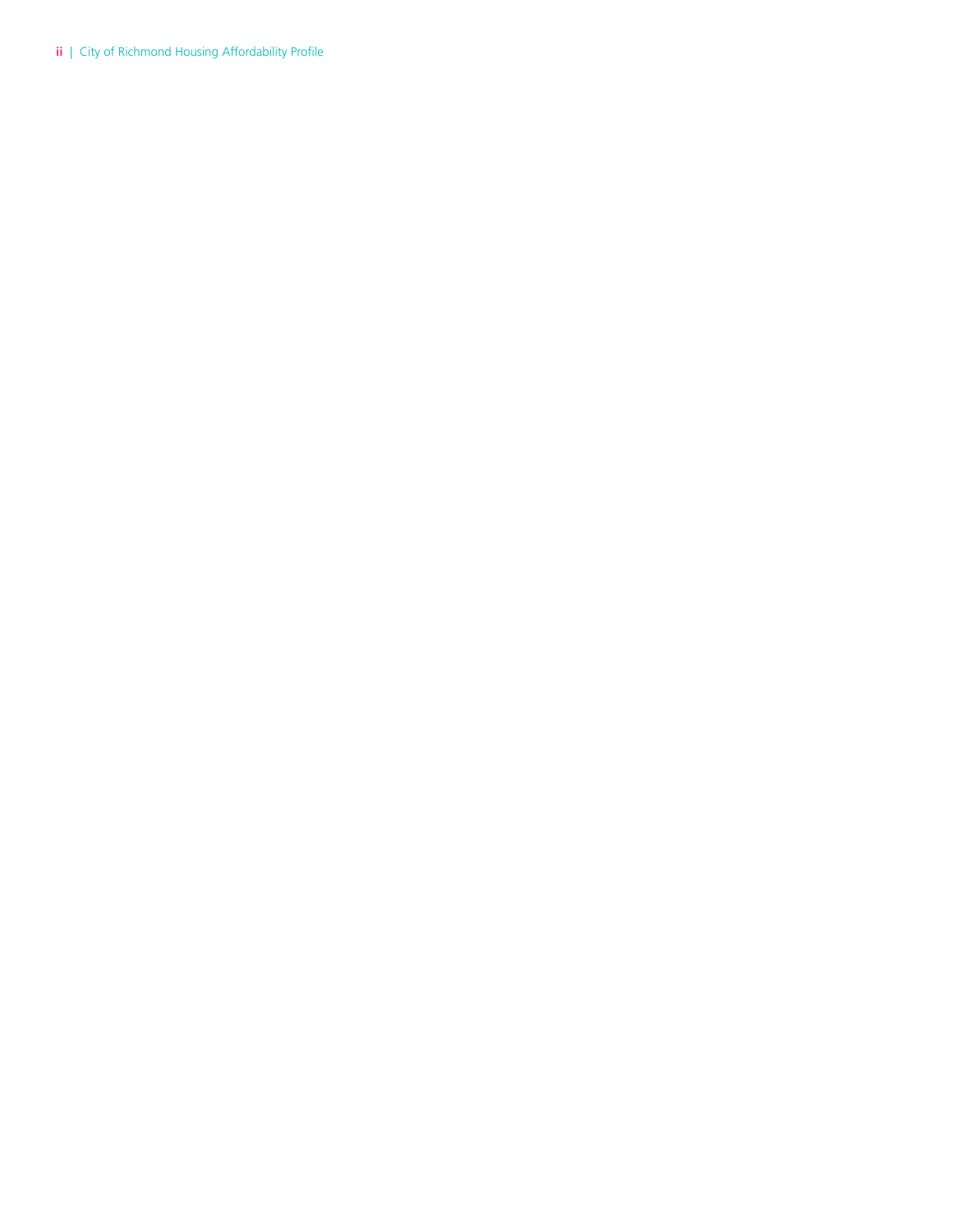## **Table of Contents**

| 3. Richmond at a Glance-Population and Housing7 |  |
|-------------------------------------------------|--|
|                                                 |  |
|                                                 |  |
|                                                 |  |
|                                                 |  |
|                                                 |  |
|                                                 |  |
|                                                 |  |
|                                                 |  |
|                                                 |  |
|                                                 |  |
|                                                 |  |
|                                                 |  |
|                                                 |  |
|                                                 |  |
|                                                 |  |
|                                                 |  |
|                                                 |  |
|                                                 |  |
|                                                 |  |
|                                                 |  |
|                                                 |  |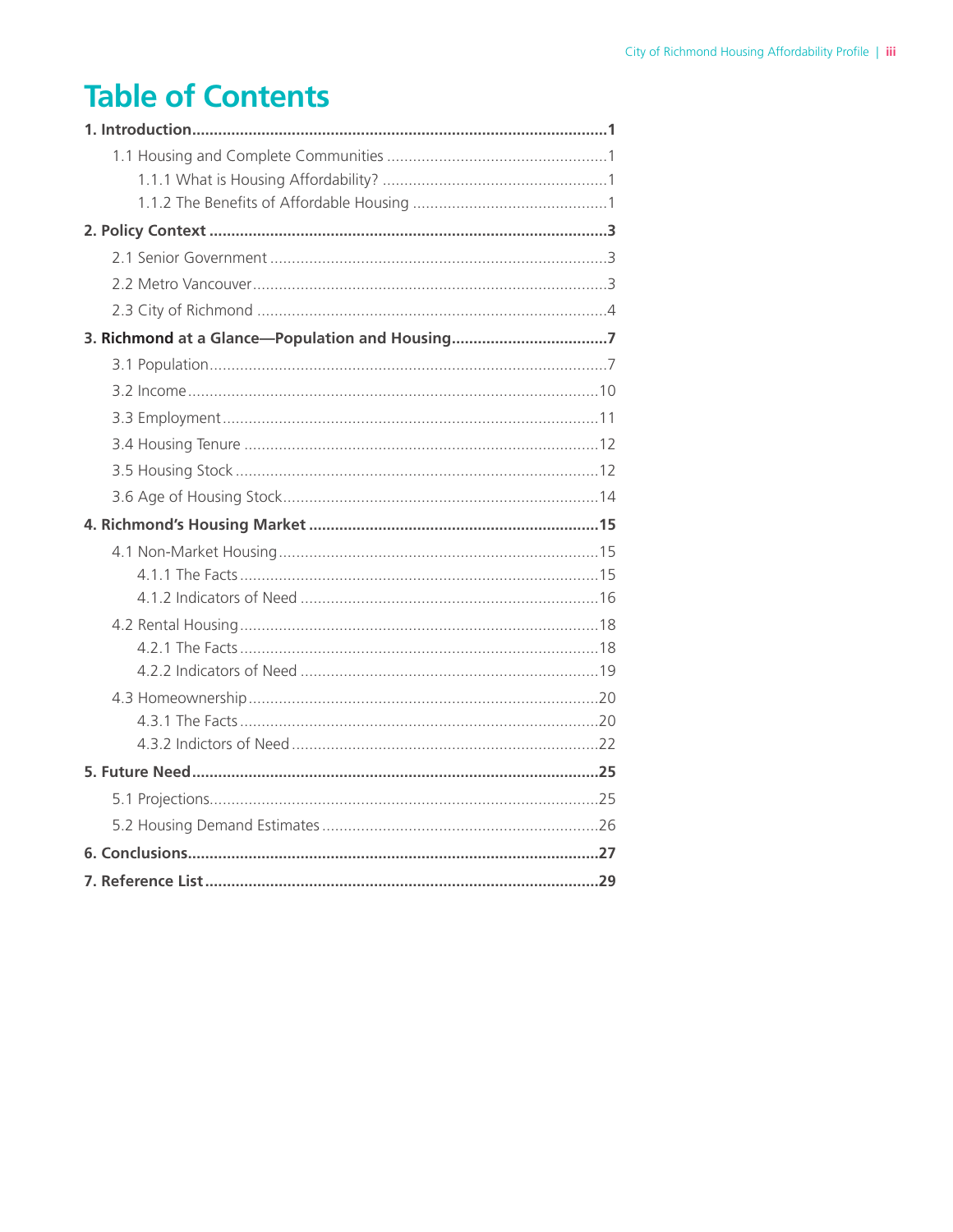**iv** | City of Richmond Housing Affordability Profile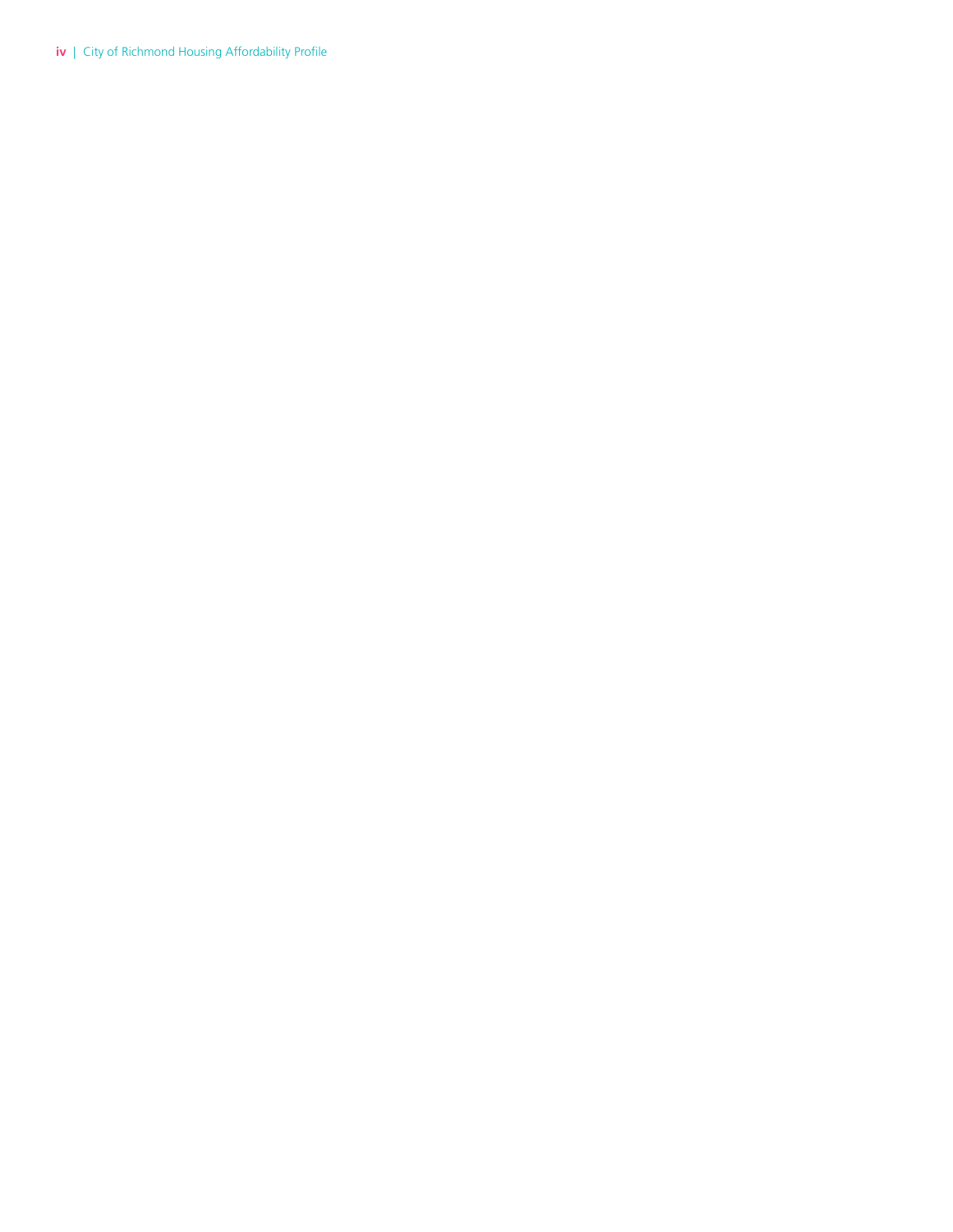## **1. Introduction**

Housing affordability continues to be a critical issue both regionally and at the local level. Richmond's Affordable Housing Strategy 2017–2027 has been updated to reflect current and future needs of the community and to align with City and regional planning goals. Central to this update is an understanding of the housing affordability context in Richmond and the needs of existing and future residents so that anticipated policy recommendations can effectively address identified gaps and priorities. The Housing Affordability profile helps to identify current and emerging trends relative to Richmond's housing market and highlights affordability needs through an analysis of available current demographic and housing data. The document combines quantitative analysis with feedback from a broad range of stakeholders including the public, senior government and the private and non-profit housing sectors, to determine housing gaps and needs in Richmond. The Housing Affordability Profile is one of two companion documents to the Affordable Housing Strategy 2017–2027.

## **1.1 Housing and Complete Communities**

### **1.1.1 What is Housing Affordability?**

Housing affordability is a relative term linking housing costs to a households' gross income. According to Canadian Mortgage Housing Corporation (CMHC), households should not spend more than 30% of their before tax income on housing costs. For renters, this includes rent and utilities and for homeowners, includes mortgage payments, utilities, property taxes and house insurance.

Appropriate housing is defined as housing that is affordable, adequate and suitable:



### **1.1.2 The Benefits of Affordable Housing**

Every household should have access to housing that is affordable, adequate and suitable for their income and specific needs. A community should include an appropriate mix of housing choices for a diversity of households that need them. The housing continuum highlighted in Figure 1 is a useful framework that identifies this spectrum of choices including ownership and rental, as well as government supported non-market housing such as non-profit, co-op and emergency shelters.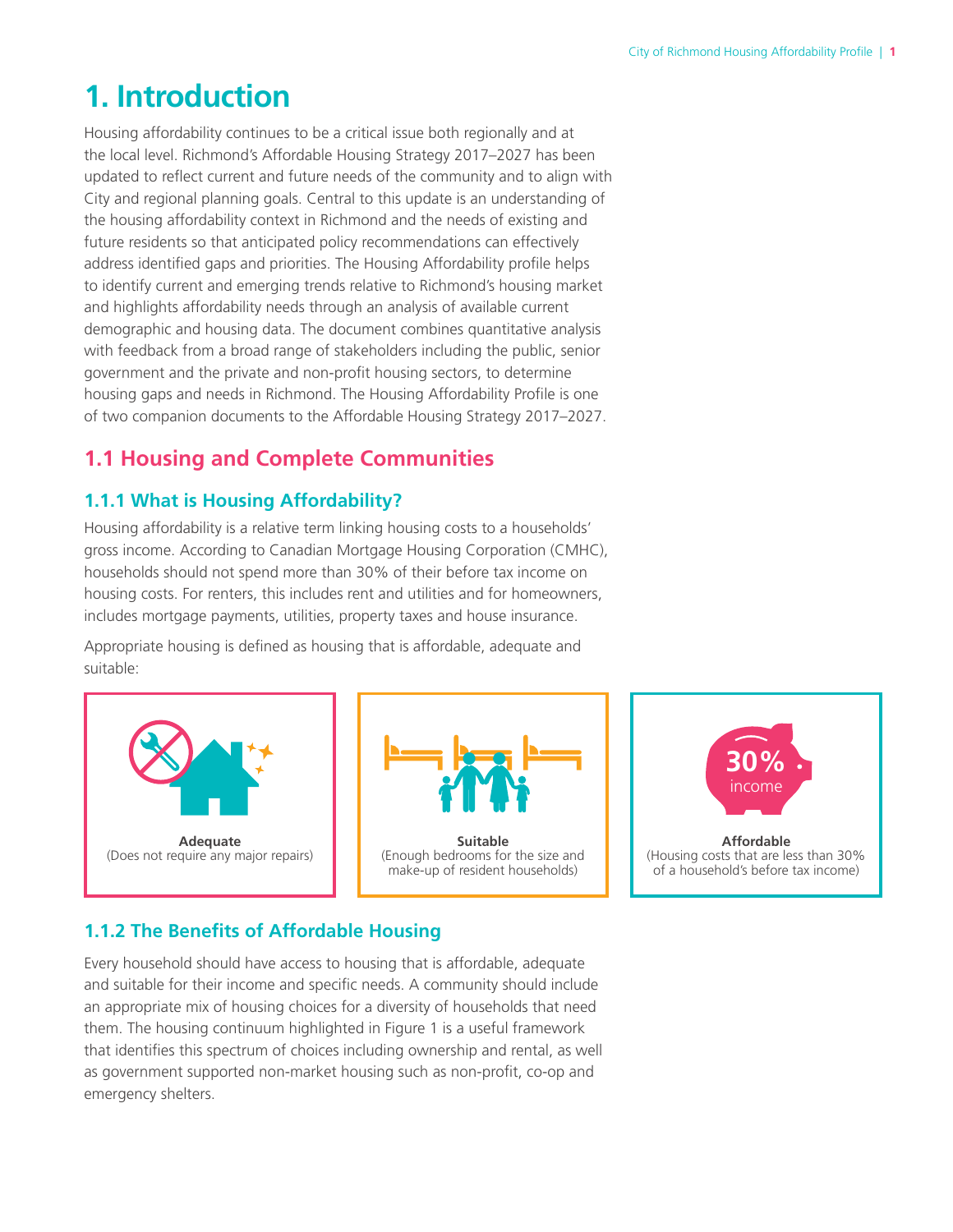#### Figure 1: Housing Continuum

| <b>Housing Continuum</b> |
|--------------------------|
|                          |

|                                                                                | <b>Homeless and At Risk</b>                                                  |                                                                                                                                                                     |                                                                                                                                                                                            | <b>Rental Housing</b>                                                                                                                                  |                                                                                                                                                                                                                                       | Homeownership                                                                                     |                                                                                                                                                               |                                                                                                                            |
|--------------------------------------------------------------------------------|------------------------------------------------------------------------------|---------------------------------------------------------------------------------------------------------------------------------------------------------------------|--------------------------------------------------------------------------------------------------------------------------------------------------------------------------------------------|--------------------------------------------------------------------------------------------------------------------------------------------------------|---------------------------------------------------------------------------------------------------------------------------------------------------------------------------------------------------------------------------------------|---------------------------------------------------------------------------------------------------|---------------------------------------------------------------------------------------------------------------------------------------------------------------|----------------------------------------------------------------------------------------------------------------------------|
| <b>Emergency</b><br>Weather<br><b>Shelters</b>                                 | <b>Shelters</b>                                                              | <b>Transitional</b><br>Housing                                                                                                                                      | Non-Market/<br>Social Housing                                                                                                                                                              | Low-End-Market<br>Rental                                                                                                                               | <b>Purpose Built</b><br>Rental                                                                                                                                                                                                        | Secondary<br><b>Market Rental</b>                                                                 | <b>Affordable</b><br>Homeownership                                                                                                                            | <b>Market</b><br>Homeownership                                                                                             |
| Temporary<br>shelters opened<br>when an Extreme<br>Weather Alert is<br>issued. | Short-stay<br>housing with<br>varying levels<br>of support to<br>individuals | Short to medium<br>term housing<br>that includes<br>the provision of<br>support services<br>(on or off-site),<br>to help people<br>move towards<br>self-sufficiency | This housing<br>includes funded<br>by senior levels of<br>government and<br>housing managed<br>by BC Housing,<br>Metro Vancouver.<br>non-profit and co-<br>operative housing<br>providers. | Rental units<br>secured through<br>inclusionary<br>zoning. Targets<br>low-moderate<br>income<br>households with<br>rents set at below<br>market rates. | Residential<br>housing built<br>as rental units.<br>and may not be<br>converted into<br>stratified units.<br>May be owned<br>by a developer<br>or a non-profit<br>organization,<br>or a secondary<br>suite on a<br>single-family lot. | Privately owned<br>condominiums<br>that could be<br>rented out by<br>the owner at<br>market rate. | Units affordable<br>to middle income<br>home buyers.<br>These housing<br>units are usually<br>modestly sized<br>and targeted to<br>first-time home<br>buyers. | Ownership<br>including single<br>family dwellings,<br>row houses, and<br>strata owned<br>condominiums at<br>market prices. |
|                                                                                | <b>Richmond Highlights</b>                                                   |                                                                                                                                                                     |                                                                                                                                                                                            | <b>Richmond Highlights</b>                                                                                                                             |                                                                                                                                                                                                                                       |                                                                                                   |                                                                                                                                                               | <b>Richmond Highlights</b>                                                                                                 |
| 28 temporary<br>spaces                                                         | 10 spaces for<br>adult males                                                 | 10 spaces for<br>women who are<br>fleeing violence                                                                                                                  | 3.652<br>affordable<br>rental units<br>(including family<br>and seniors'<br>rental and<br>co-ops)                                                                                          | 336 Low-<br>end-market-<br>rental units<br>secured through<br>inclusionary<br>zoning                                                                   | Approximately<br>2,806 units<br>of purpose<br>built rental<br>housing and<br>812 secondary<br>suites                                                                                                                                  | Approximately<br>4.223 renter<br>occupied<br>housing units<br>in Richmond                         | Approximately 77% of households<br>are homeowners in Richmond                                                                                                 |                                                                                                                            |

Communities with a mix of housing options will provide a range of benefits including:

- Supporting economic growth by providing local workers and residents with appropriate local housing options;
- Reducing pressure on urban sprawl and traffic congestion by ensuring households can afford housing within their community;
- Creating diversity by allowing different housing forms and sizes to accommodate growing families, local workers and seniors for example; and
- Social diversity by supporting options for all income levels and housing with supports for households with barriers to housing.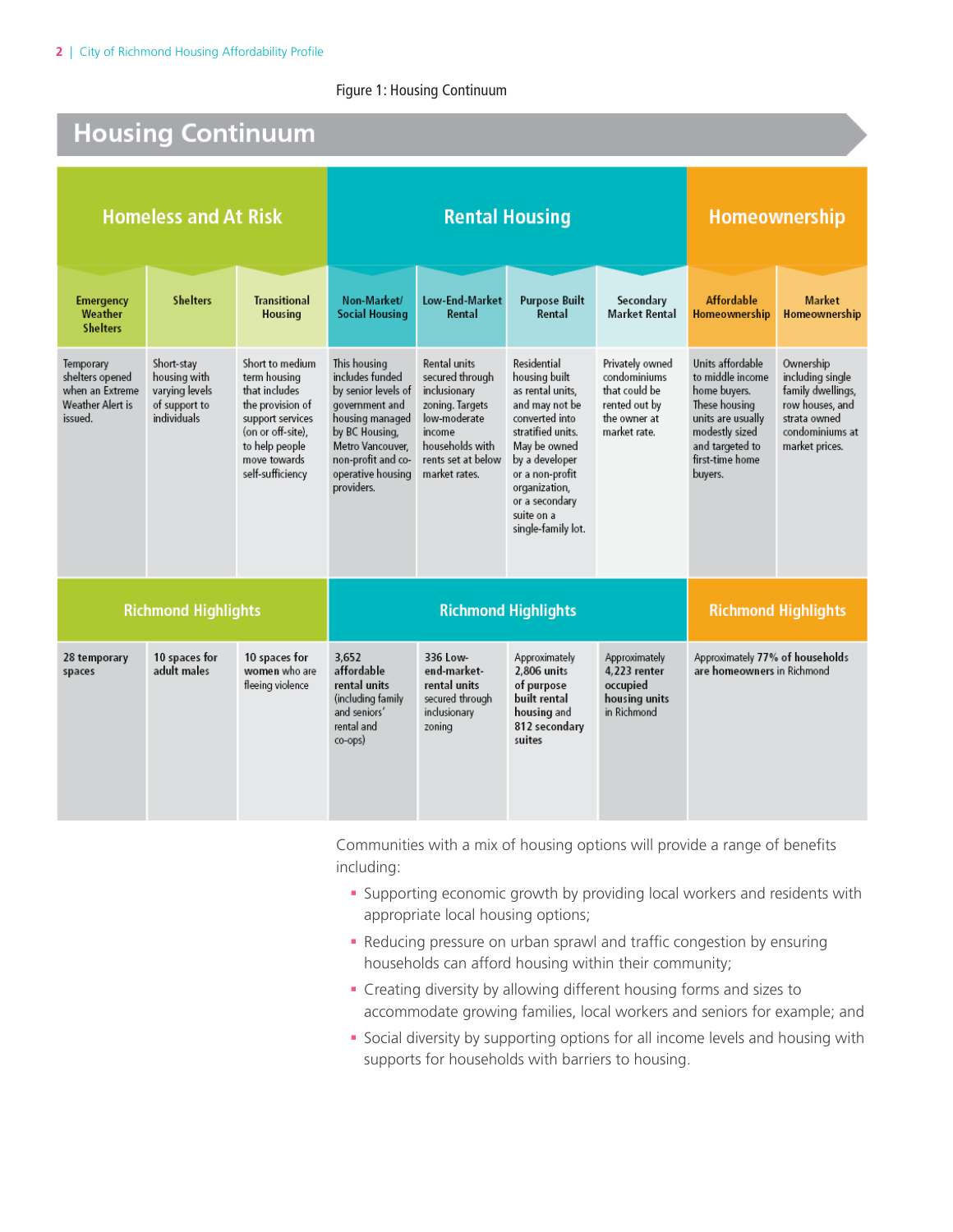## **2. Policy Context**

### **2.1 Senior Levels of Government**

Historically, the federal government has played a major role in the provision of subsidized social housing since the 1930s. The federal government drastically cut back funding for social housing and co-operatives in 1993. Currently, the federal government primarily targets funding to urgent priorities, most recently towards homelessness. In April 2017, Canada Mortgage & Housing Corporation (CMHC) committed to spending \$11.2 billion over the next 11 years towards the creation of affordable housing across the country. The first step of the financial commitment is to provide \$2.5 billion over five years in loans and financing for new rental housing construction across Canada. Priorities for funding, including rental housing, are highlighted in the National Housing Strategy (November 2017). More details regarding allocation of funding will be released in 2018.

After the federal funding cuts in the mid-1990s, the provincial government increased its funding for affordable housing, with BC Housing playing the lead role. The development of thousands of shelter beds, as well as transitional and new non-profit housing for seniors, families, and people with special needs has been facilitated across the province through financing, along with rent supplements for seniors and working families with low incomes for use in the private rental market. More recently, the Provincial government committed to develop 114,000 affordable housing units over the next ten years, and has announced further funding opportunities for affordable housing.

### **2.2 Metro Vancouver**

Metro Vancouver maintains the Regional Growth Strategy and the Regional Affordable Housing Strategy to guide growth in the region and encourage affordable development. Metro Vancouver also owns and operates affordable housing units through the Metro Vancouver Housing Corporation. The Regional Growth Strategy is a consensus-based document in which all municipalities agree to be guided by the same set of principles. The Regional Growth Strategy does not directly provide tools or strategies to provide affordable housing, but it does require municipalities to respond to the goal areas in their Official Community Plans called Regional Context Statements. The Regional Growth Strategy plots out population trends until the year 2040, and the corresponding number of housing units needing to be built in each municipality to house one million additional people in the region between 2011 and 2040.

Metro Vancouver continues to be one of the most dynamic urban areas in Canada with a growth rate of approximately 5% between 2011 and 2016, which is similar to Richmond. In terms of projected population increases, Richmond's 2016 population was 213,891 and is estimated to grow to approximately 280,000 by 2041.

This population growth translates into increased demand for housing. The Regional Affordable Housing Strategy provides estimates for municipal housing demand for the next 10 years. These estimates provide guidance to municipalities in their long range planning. The Regional Affordable Housing Strategy also provides a vision, goals, strategies and recommended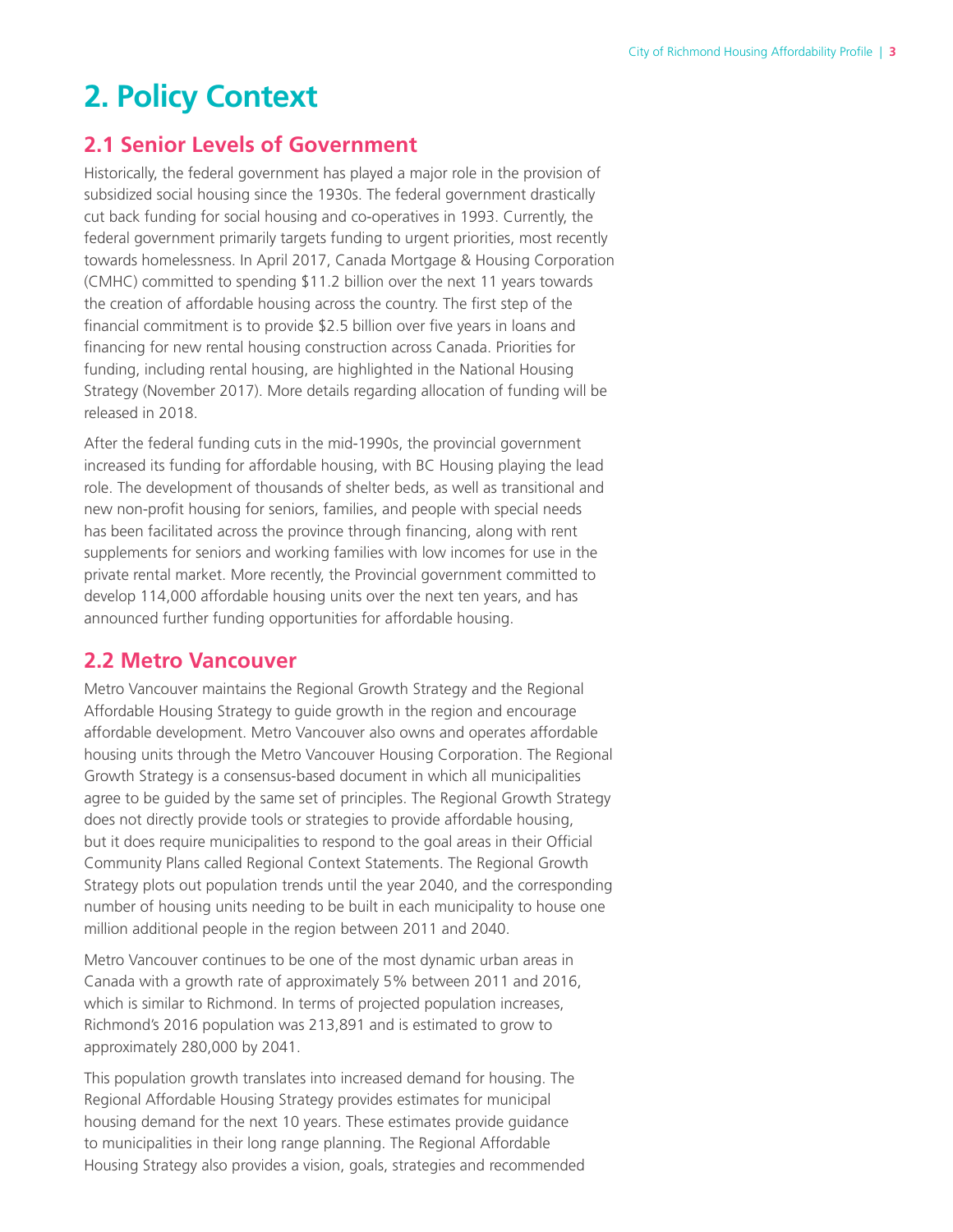actions for key housing stakeholders. While recognizing a range of rental and homeownership options in a variety of forms, sizes and price points are important to support economic growth and the development of complete communities, the Regional Affordable Housing Strategy focuses primarily on:

- Rental housing (both market and non-market);
- **Transit oriented affordable housing developments; and**
- The housing needs of very low (e.g. household earning approximately \$30,000 annually) and low income households (e.g. households earning between \$30,000 and \$50,000 annually).

## **2.3 City of Richmond**

Shifting federal and provincial government roles have continued to place considerable pressure on municipalities to become more active in providing and facilitating affordable housing.

The City of Richmond has long acknowledged that providing a range of affordable and diverse housing types for residents is an integral part of creating a liveable community. The City recognizes that it cannot solve local affordable housing issues on its own, but can play a role within its authority in partnership with senior levels of government, the private and non-profit sectors. Many affordable units in Richmond, especially those built prior to 2007, when the first Affordable Housing Strategy (AHS) was adopted, are the result of collaboration among key partners.



**Community & Housing Development**

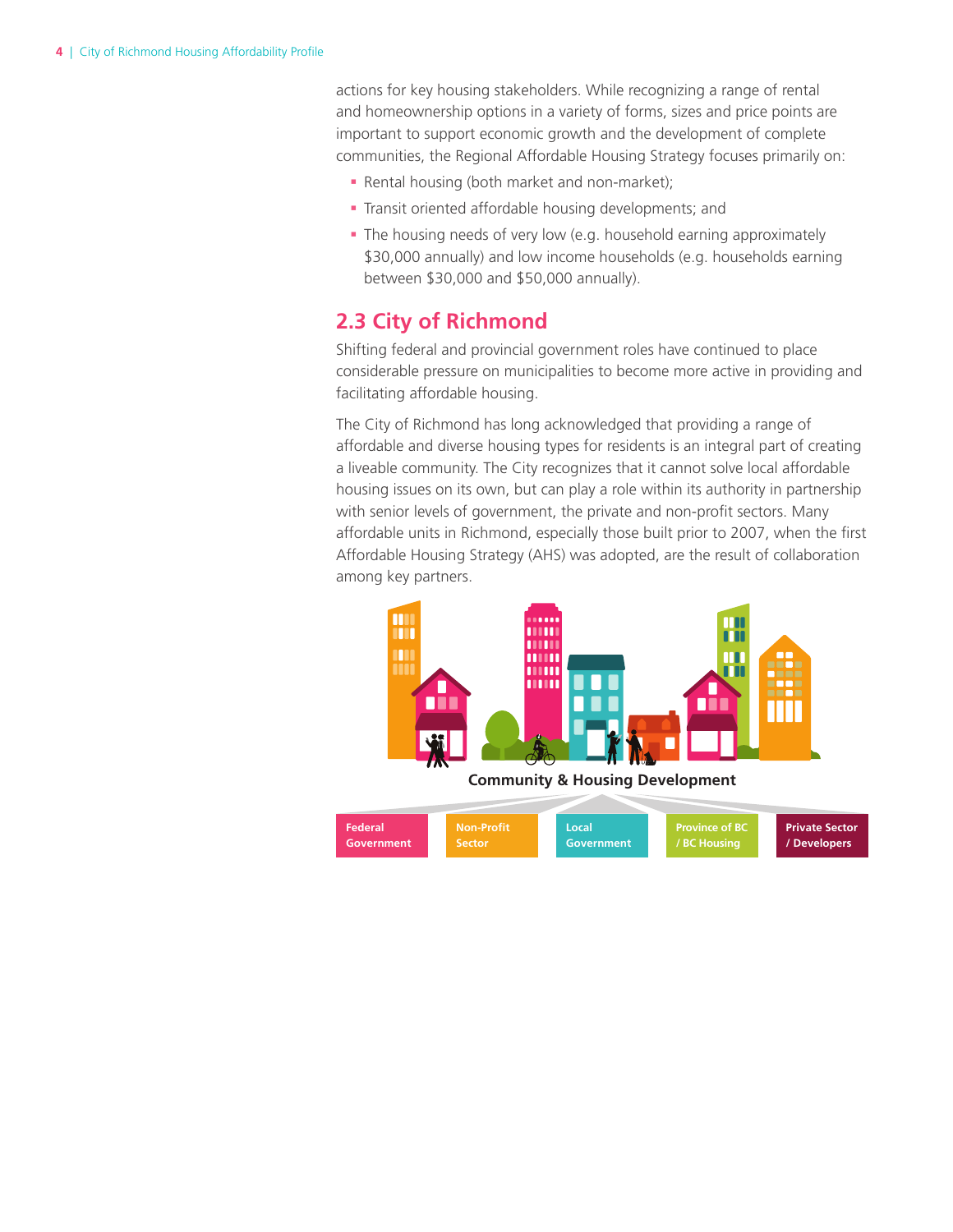The City continues to use an integrated approach to tackle local housing affordability issues including land use planning (Official Community Plan), social planning (Social Development Strategy), and the Affordable Housing Strategy. Through the Housing Affordability Profile, five priority groups in need of affordable housing were identified:

### **Priority Groups**

Families, including lone-parent families, families with children, and multigenerational families.

Low and moderate income earners, including seniors, families, singles, couples, students, and persons with disabilities.

Persons with disabilities.

Low- and moderate-income seniors.

Vulnerable populations, including households on fixed incomes, persons experiencing homelessness, women and children experiencing family violence, individuals with mental health/addiction issues, and indigenous people

The Affordable Housing Strategy 2017–2027 has 5 strategic directions, 21 polices and 60 actions to respond to the priority groups in need of affordable housing. The Strategic Directions are as follows:

- 1. Use the City's regulatory tools to encourage a diverse mix of housing types
- 2. Maximize use of City resources and financial tools
- 3. Build capacity with non-profit housing and services providers
- 4. Facilitate and strengthen partnership opportunities
- 5. Increase advocacy, awareness and education roles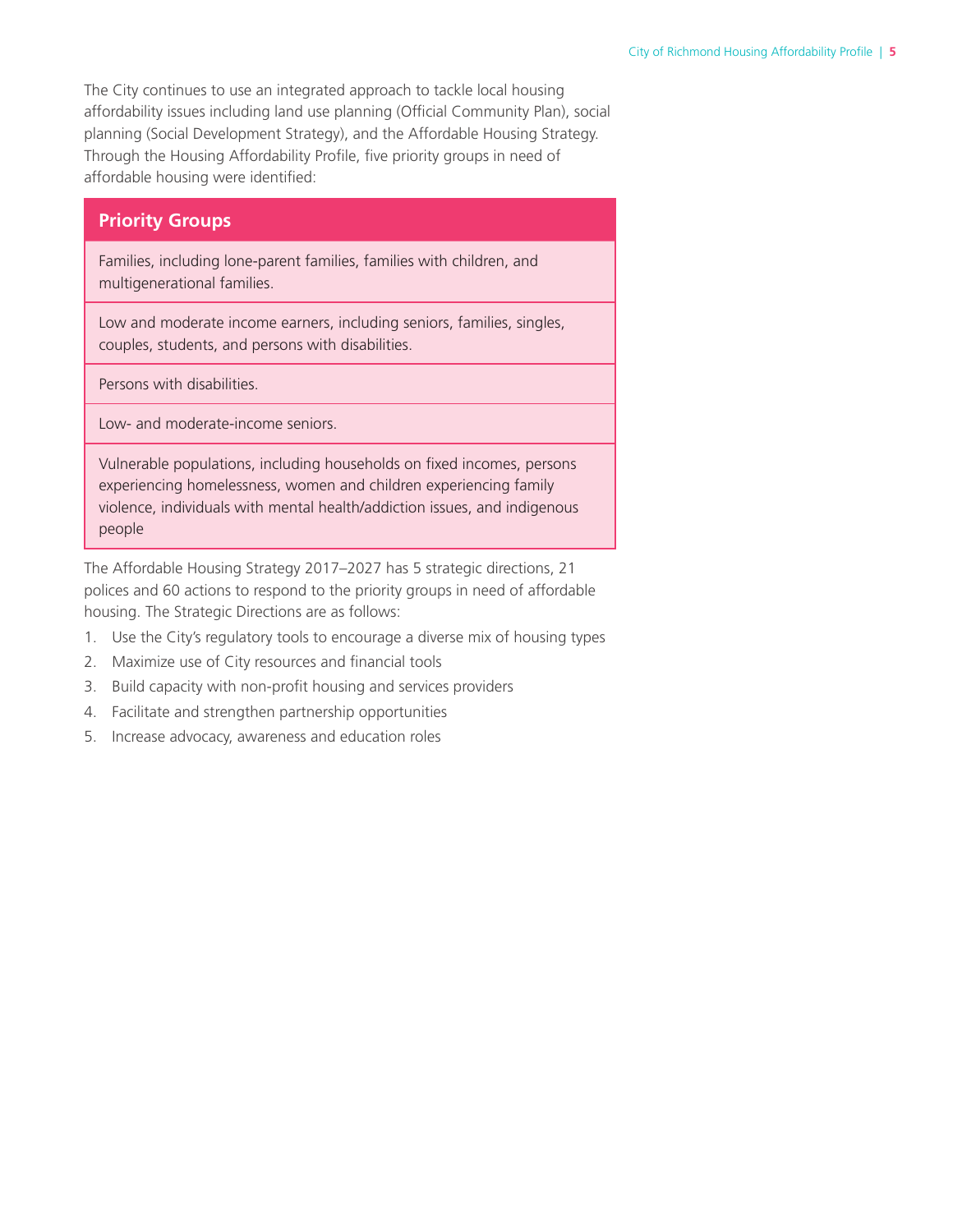# **Highlights**

**Affordable Housing Achievements (as of December 2017)**

## **Affordable Housing Inventory**

• 1,415 units secured through the Affordable Housing Strategy since 2007:



• 3,175 affordable rental units secured outside of the Affordable Housing Strategy (including family and seniors' rental, and co-ops)

## **City Contributions to Affordable Housing Projects**

- The City has made significant contributions over the past three years towards the construction costs and municipal fees for two local housing developments:
	- \$24.1 million to the Kiwanis Towers for low-income seniors' rental housing (*project completed*).
	- \$19.1 million to the Storeys development for vulnerable individuals and families (*project under construction*).
	- The City also contributed the site for the upcoming relocation and expansion of the Salvation Arm's emergency shelter.

## **Land Partnerships**

• The City has leased eight (8) City-owned properties at below market rates to non-profit housing providers

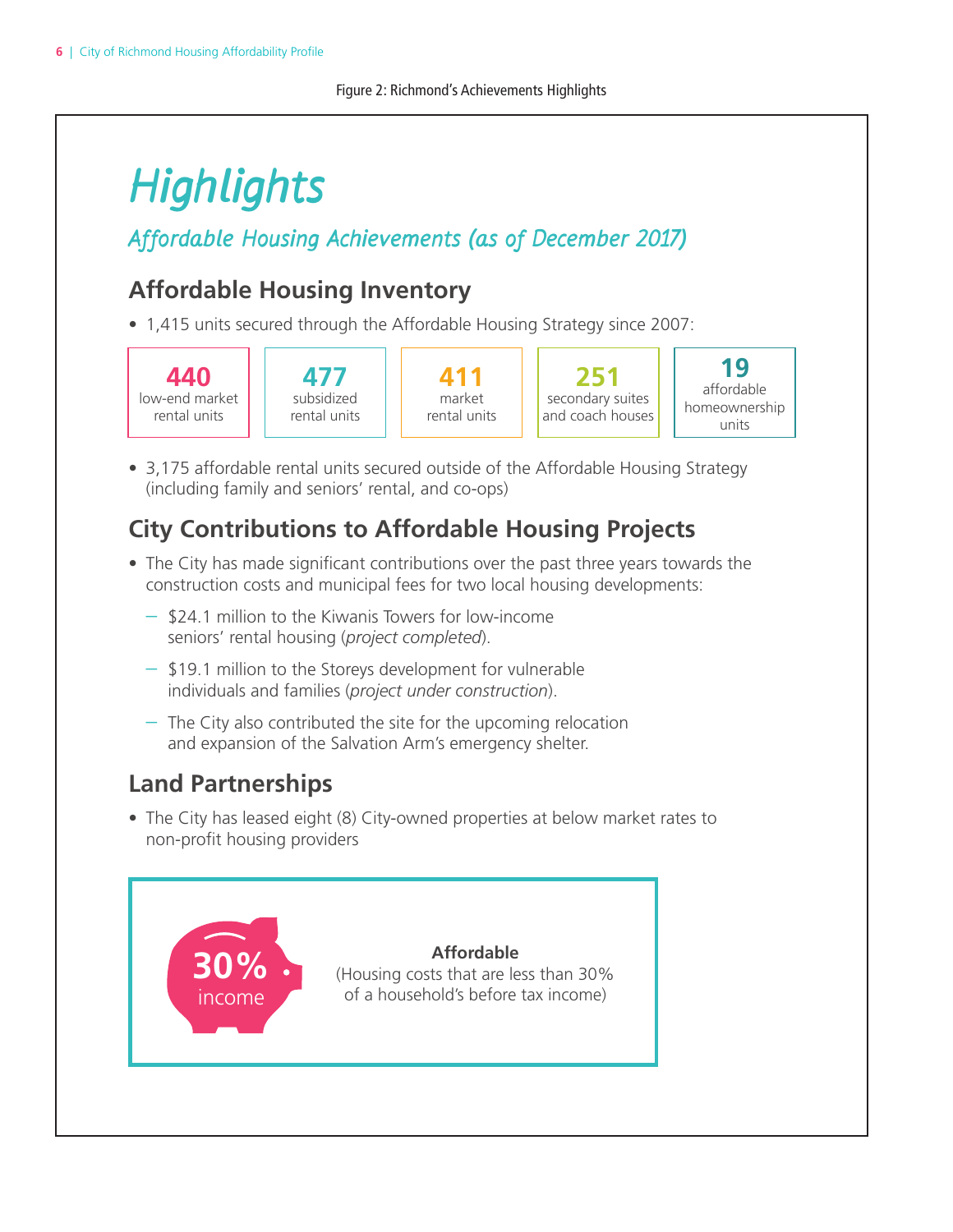## **3. Richmond at a Glance—Population and Housing**

## **3.1 Population**

According to the City of Richmond's projections (with Urban Futures), the City's estimated population is 222,945 making Richmond the fourth largest municipality in British Columbia after Vancouver, Surrey and Burnaby.

Richmond's population is both growing and getting older. Total population growth between 2011 and 2016 was 4.1%, slightly lower than the regional growth rate of 6.5% (Census, 2016). The fastest growing planning areas of Richmond during this time period were City Centre, Steveston, Shellmont, West Cambie and Broadmoor neighborhoods. By 2041, the City's population is projected to grow to 280,000 residents – a 30.9% increase from 2016.





Source: Statistics Canada

In 2016, individuals over the age of 65 accounted for 17% of the total population – a 3.3% (7,630 residents) increase from 2011 (2011 & 2016 Census). The percentage of seniors is expected to increase significantly – accounting for 26% of the population by 2041 (City of Richmond, 2012 Official Community Plan). This trend will have a strong influence on future housing demand in the City, such as the need for more affordable and accessible forms of housing that will allow seniors to age in place.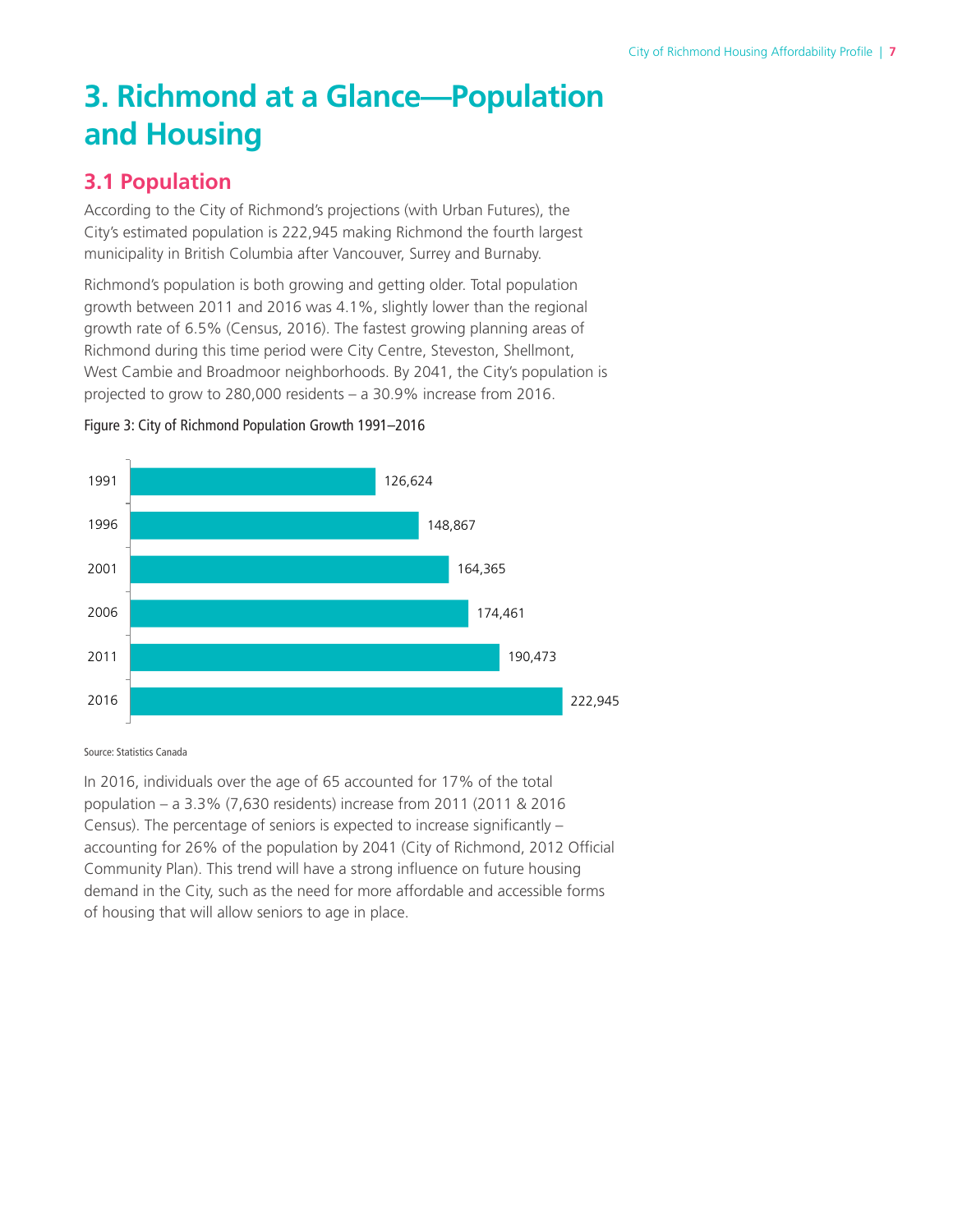

Figure 4: City of Richmond Populations, 2016 by Age Groups

In 2016, the number of census families in Richmond was 57,975, which is an increase of 16.7% from 2006, and 4.65% from 20011 ). According to the 2016 Census, Richmond has an average of 2.9 persons per census family which is slightly higher than the average family size in Metro Vancouver (2.5) and the province of BC (2.4) (2016 Census).

Figure 5 highlights family composition comparisons between 2011 and 2016 in Richmond.

#### Figure 5: Percentage of Census Family, by Type<sup>2</sup>



<sup>1</sup> According to Statistics Canada, a "census family" refers to related individuals who may or may not live in the same private dwelling. In comparison, private households refer to a person or a group of persons who occupy a private dwelling as their usual place of residence. The number of private households in Richmond increased 10.6% from 2006 (61,435) to 2011 (67,975) (2011 Census).

Source: Statistics Canada 2016 Census of Population

<sup>2</sup> According to Statistics Canada, a'couple with children 24 and under' refers to households with at least one-child aged 24 and under; a 'lone-parent-family household' refers to all lone-parent family households regardless of age of children; and a 'multiple-family household' refers to a household in which two or more census families (with or without additional persons) occupy the same private dwelling.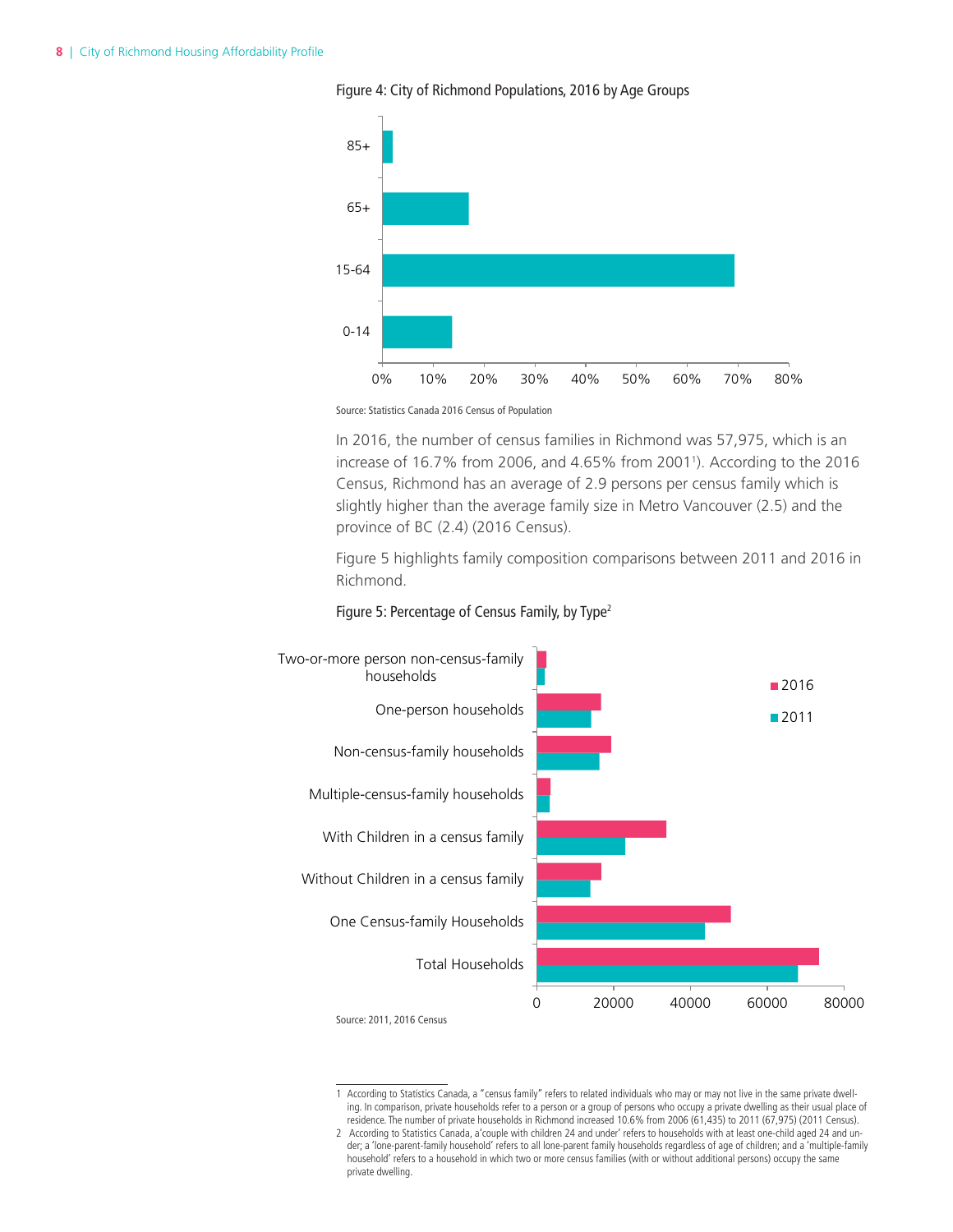Family composition has an impact on demand for specific housing forms. Compared to regional and national averages, Richmond has a greater percentage of families with children 24 and under living at home, lone parent families and multiple family households. This has an implication on the demand for larger units that can accommodate growing families and multi-family households. Lone parent households typically earn below the median household income and may struggle to find housing that is affordable and large enough for their family.

#### **A Culturally Diverse Community**

Figure 6 highlights the immigration status of Richmond residents in 2016. While 71,855 residents were born in Canada, 118,305 were immigrants. In addition, 6,505 persons currently residing in Richmond were non-permanent residents, including those with work or study permits or refugee claimants. Nonpermanent residents showed the greatest increase in Richmond's population from 2011 to 2016 by increasing 64% (6,505 persons from 3,955), however the group represents 3% of Richmond's total population. Immigration has provided many benefits to Richmond by strengthening the economy, adding cultural diversity and supporting an enhancement of civic amenities.

#### Figure 6: Population in Richmond by Immigration Status in 2016



Source: 2016 Census.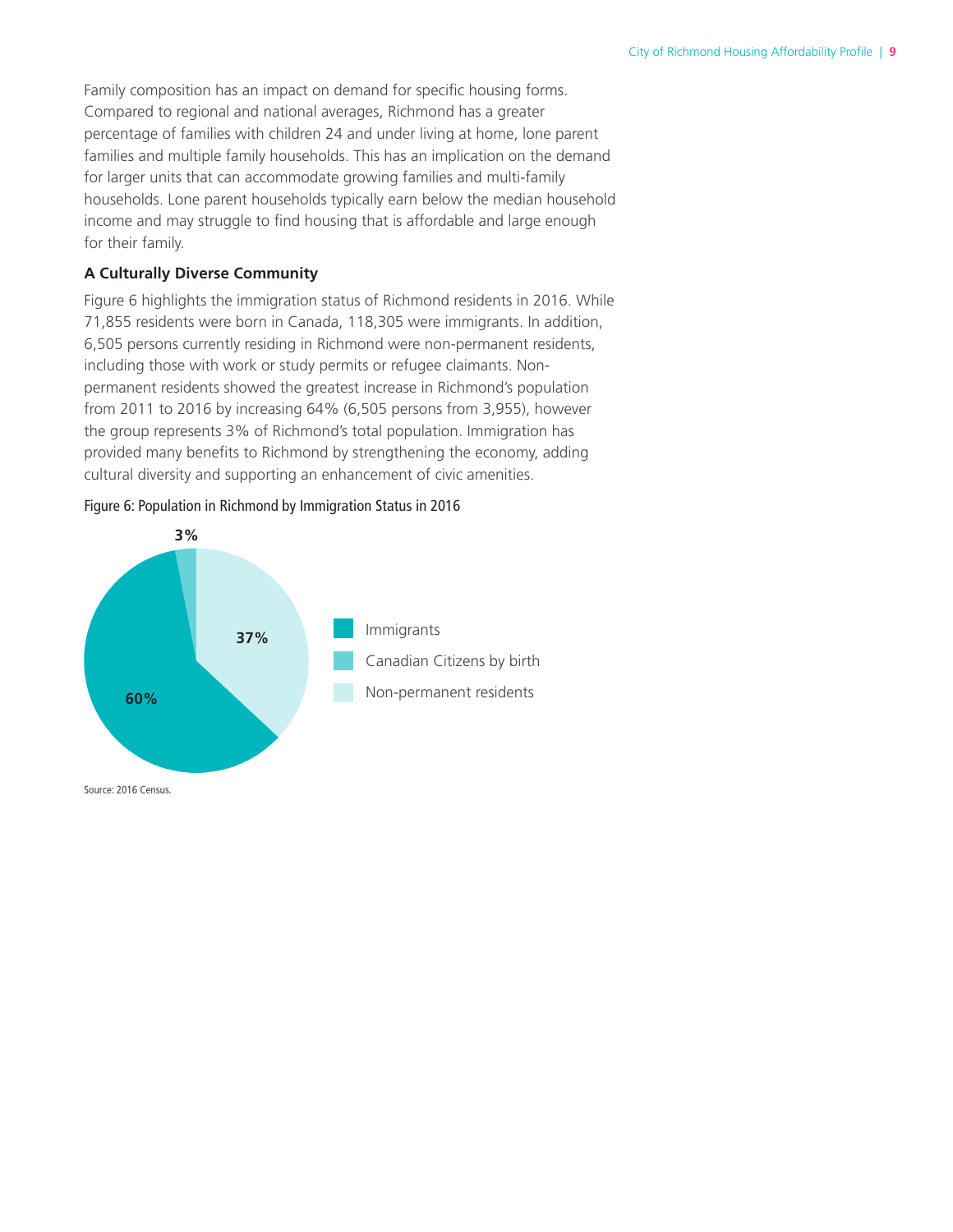#### **3.2 Income**

In 2016, the median annual household income in Richmond was \$65,368. The median income is similar to Vancouver and Burnaby, but is lower than several other Metro Vancouver municipalities and the regional median income. Median household income can be used as a measure for determining a household's ability to find housing in their community at an affordable price.



#### Figure 7: Median Household Total Incomes by Municipality in 2016

Source: 2016 Census.

Incomes in Richmond vary substantially depending on type of household. For example, median gross family income for lone-parent families was \$49,413 (2016 Census), substantially less than the median income for all Richmond households. In an environment of increasing housing costs, these families in particular may be experiencing affordability challenges.

Renters in Richmond also face a lower median income, on average, when compared to ownership households. The median income for a household renter in Richmond is \$48,989, compared to \$71,840 for ownership households. Renters having a lower income presents many difficulties in finding and keeping housing as average rents have increased rapidly in the past five years. More analysis on renters is provided in Section 4.2.

The Low-Income Measure after tax (LIM-AT)<sup>3</sup> provides municipalities with an indicator of the number of households that may be struggling to find housing. According to this measure, Statistics Canada estimated that 22.2% of Richmond residents were considered low-income in 2016. The percentage of low-income households in Richmond is significantly greater than the regional (16.5%) and provincial (15.5%) averages (2016 Census). Of note In 2016, there was a 48.8% increase in seniors (65+) who fell into the low income category. Further, 19.7% of all low-income residents in 2016 were children under the age of 18 In 2011, analysis showed Richmond's low-income households were

<sup>3</sup> This measurement is a fixed percentage (50%) of median adjusted after-tax income of households observed at the person level, where "adjusted" indicates that a household's needs are taken into account. Adjustment for household sizes reflects the fact that a household's needs increase as the number of members increases, although not necessarily by the same proportion per additional member. For example, if a household of 4 persons has an after tax income of less than \$38,920 all members of the household are considered low-income (Statistics Canada, 2010).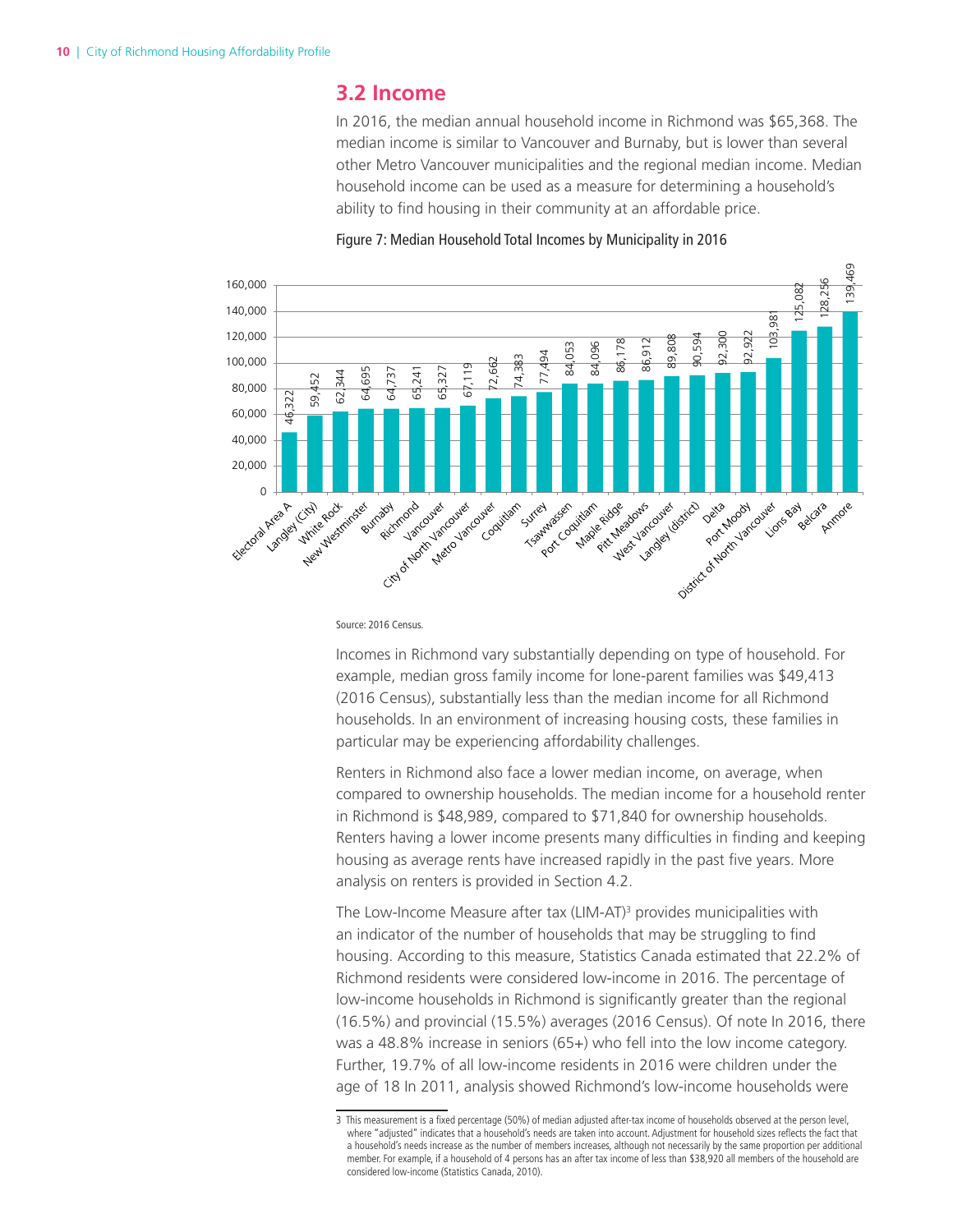concentrated in City Centre, Thompson, Blundell, and West Cambie planning areas. These estimates however, may not reflect an accurate number of those who are truly low-income due to Canadian and foreign tax laws.

| Figure 8: Richmond Population in Low-Income by LIM-AT |  |  |  |
|-------------------------------------------------------|--|--|--|
|-------------------------------------------------------|--|--|--|

| <b>Richmond Population in Low-Income by Age</b> |        |        |  |  |  |  |
|-------------------------------------------------|--------|--------|--|--|--|--|
|                                                 | 2011   | 2016   |  |  |  |  |
| Under 18 Years                                  | 8,820  | 8,655  |  |  |  |  |
| 18-64 Years                                     | 28,700 | 28,170 |  |  |  |  |
| 65+ Years                                       | 4,855  | 7,175  |  |  |  |  |
| Total Persons in Low-Income                     | 42,365 | 44,000 |  |  |  |  |

Source: 2011 NHS, 2016 Census.

### **3.3 Employment**

#### **Disparity Between Local Workforce Salaries and Cost of Housing**

According to the 2016 Census, there were 96,710 jobs in Richmond including those with a fixed workplace, no work place (including contractors) and those who work from home. The most prevalent occupations in Richmond are the sales and service sector (29% or 30,025 jobs); business, finance, and administration (19.3% or 19,360 jobs); and management occupations (12% or 12,465 jobs) (2016 Census)4 .

Figure 9 highlights the average salaries (provincially) for these employment sectors. Households would need to earn a minimum of \$105,863 in order to afford the purchase of an apartment in Richmond. On average, two-thirds of Richmond's top occupations do not provide enough compensation for employees to purchase an apartment in the City (assuming 30% of total income spent on shelter).

#### Figure 9: Richmond Top Occupation Sectors with Average British Columbia Salary

| <b>Top 3 Occupation Sectors with</b><br><b>Average British Columbia Salary</b> |          |
|--------------------------------------------------------------------------------|----------|
| Sales and Service                                                              | \$23,257 |
| Business, Finance, and Administration                                          | \$42,143 |
| Management Occupations                                                         | \$68,991 |

Source: 2011 NHS.

Households would need to earn \$47,400 annually in order to afford the average rent of a one bedroom unit in Richmond. Figure 10 highlights the top five occupations in Richmond for individuals that live and rent in the city. Of these, only employees in the professional, scientific and technical services sectors earn enough compensation to affordably rent a one bedroom apartment in Richmond (assuming 30% of total income spent on shelter). In 2016, the Canadian Centre for Policy Alternatives found that the percentage of working poor individuals in Richmond (10.5%) is higher than the Metro Vancouver average (10.4%).5

<sup>4</sup> The most prevalent occupations in Richmond are given as a percentage of the total occupations in Richmond that have a fixed workplace and those that work from home, from a total of 109,945 jobs.

<sup>5</sup> The Canadian Centre for Policy Alternatives used the Metcalf Foundation's definition of the working poor. According to this definition, an individual is considered to be a member of the working poor if they are between the ages of 18 – 64, live in a family with an after-tax income below Statistics Canada's Low Income Measure, earn at least \$3,000 per year, are not a student, and live independently (alone with a spouse and/or dependent children but not with parents or other relatives.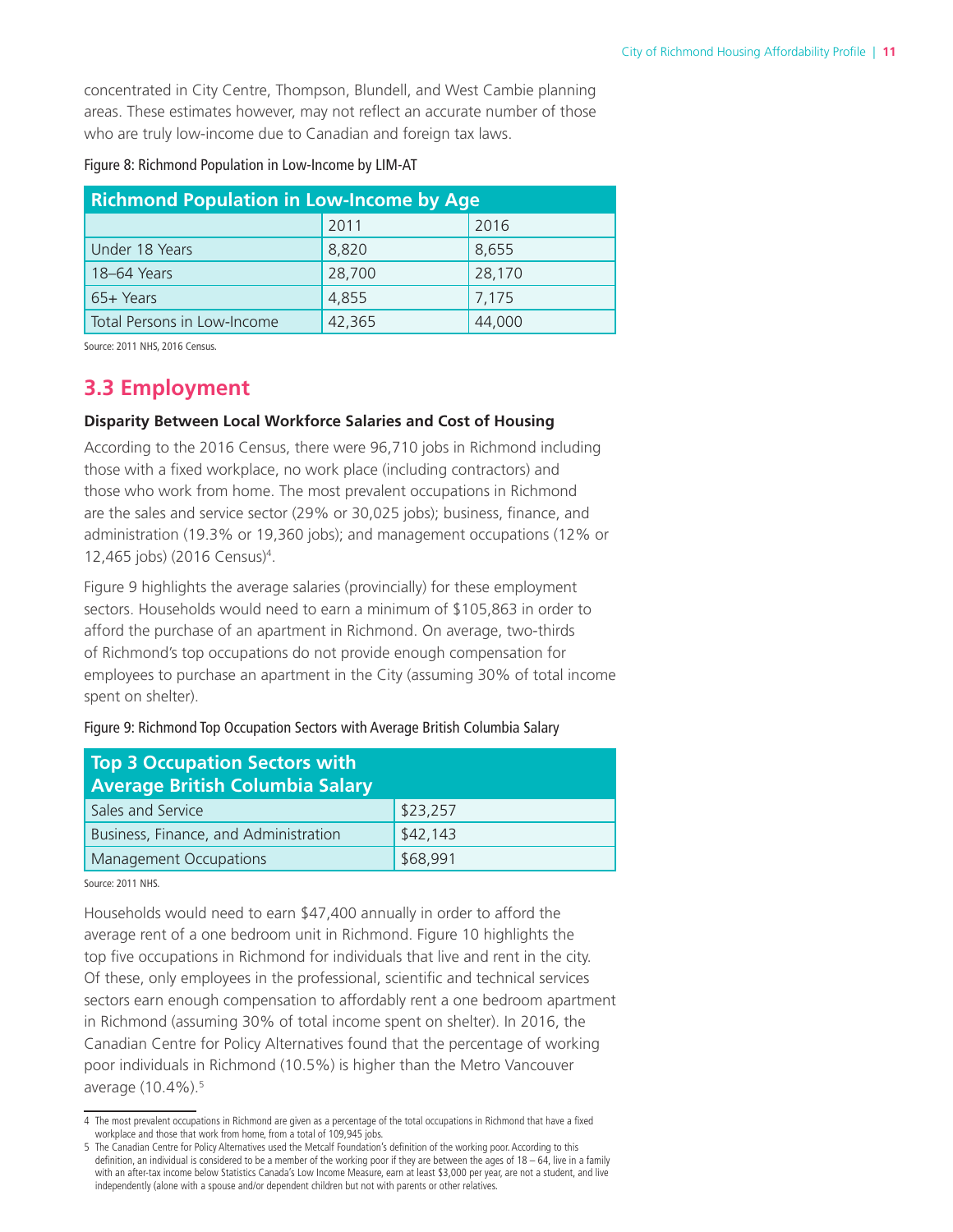Figure 10: Top Occupations for Richmond Renter Households and Average Salaries

| <b>Top Occupations in Richmond and</b><br><b>Average Salaries</b> |                        |                    |  |  |  |  |  |
|-------------------------------------------------------------------|------------------------|--------------------|--|--|--|--|--|
| Occupation                                                        | Number of Renter       | Average Individual |  |  |  |  |  |
|                                                                   | Households<br>Employed | Income             |  |  |  |  |  |
| Restaurant and Hospitality                                        | 2,980                  | \$21,655           |  |  |  |  |  |
| Retail                                                            | 1,985                  | \$28,332           |  |  |  |  |  |
| Professional, Scientific &<br><b>Technical Services</b>           | 1,575                  | \$45,601           |  |  |  |  |  |
| Healthcare & Social Services                                      | 1,515                  | \$37,140           |  |  |  |  |  |
| Transportation & Warehousing                                      | 1,445                  | \$37,354           |  |  |  |  |  |

Source: BCNPHA Rental Housing Index, 2014.

The data in the chart above suggests that housing affordability may be a significant challenge for many residents who comprise a major proportion of the local work force. This observation supports findings in the June 2014 Business Development Survey<sup>6</sup> conducted by the City of Richmond, which identified cost of living and housing affordability among the top concerns for local employees. More recently, a survey conducted in July 2016 by the Richmond Chamber of Commerce found that housing unaffordability had become a significant employee recruitment and retention issue for the majority of its members. The City's Social Development Strategy recognizes this challenge and the need to explore options for increasing the supply of "work force" housing, as ensuring local workers can live in Richmond is essential to creating a complete community.

### **3.4 Housing Tenure**

Richmond has traditionally been a city of homeowners, however from 2011 to 2016 the rate of renters increased by a factor of 18% compared to 4% new owners in Richmond; the proportion of renters increased from 23% to 26% of all households during this time period (Census 2016)

### **3.5 Housing Stock**

Figure 11 highlights the number of units by type in 2006, 2011 and 2016. The number of single family detached housing is decreasing while multi-family residential development is increasing throughout the City. The most significant increase continues to be apartments greater than five storeys going from 6,950 in 2011 to 10,400 in 2016.

<sup>6</sup> This survey included responses from 52 companies representing over 7,000 employees.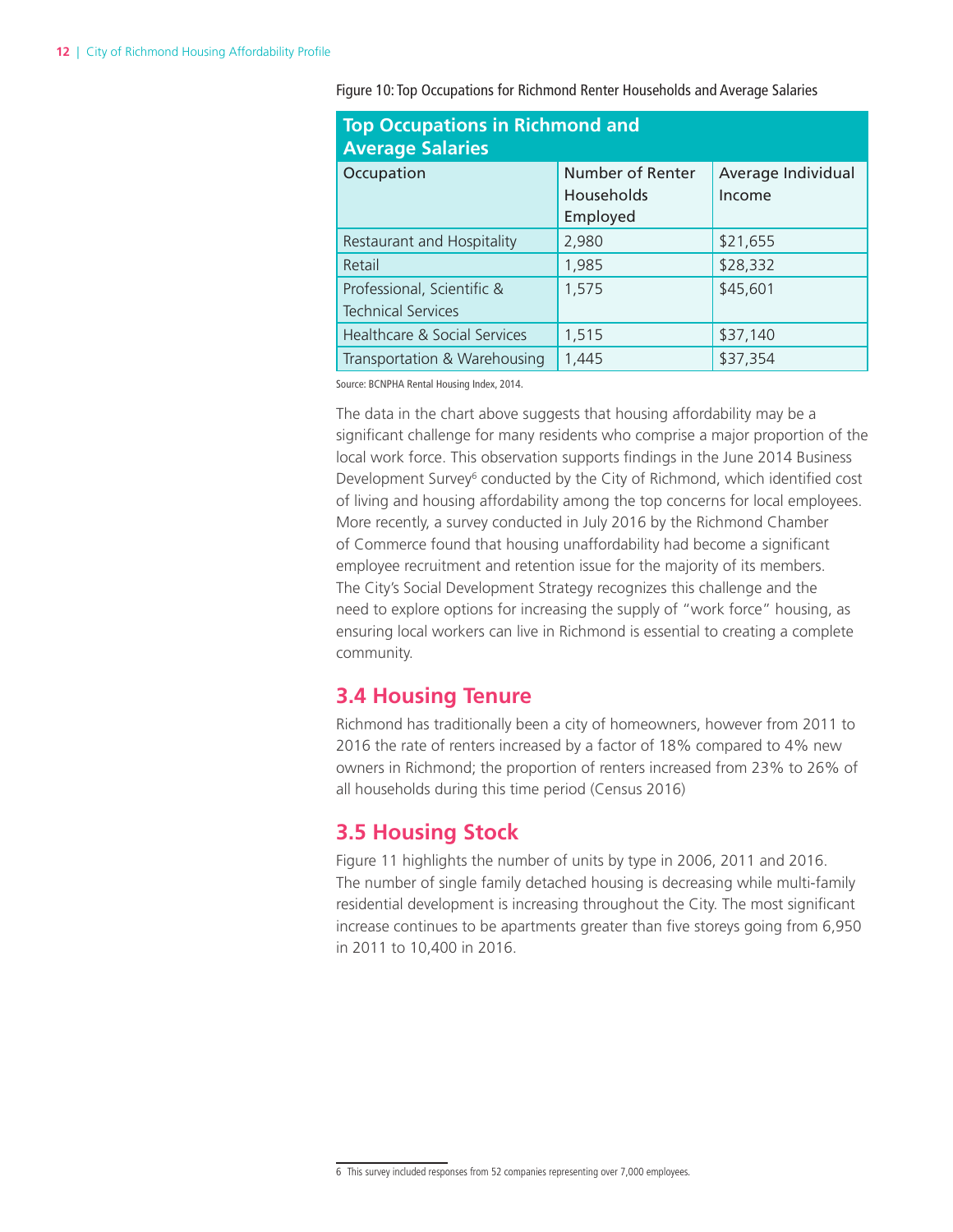|                                       | 2006       |                         | 2011              |              | 2016       |                        |
|---------------------------------------|------------|-------------------------|-------------------|--------------|------------|------------------------|
| <b>Housing Type</b>                   | # of Units | $\%$ of<br><b>Total</b> | # of Units   % of | <b>Total</b> | # of Units | $%$ of<br><b>Total</b> |
| <b>Units</b>                          | % of Total | # of                    | 25,320            | 37.2         | 24,315     | 33                     |
| Single Detached                       | 25,385     | 24.6                    | 16,210            | 23.8         | 17,730     | 14                     |
| Row House                             | 11,805     | 19.2                    | 13,445            | 19.8         | 14,595     | $\overline{2}$         |
| Apartment<br>(greater than 5 storeys) | 3,760      | 6.1                     | 6,950             | 10.2         | 10,400     | 20                     |
| <b>Duplex</b>                         | 3,230      | 5.2                     | 4,090             | 6.0          | 4,685      | 6                      |
| Semi-Detached House                   | 1,840      | 2.9                     | 1,695             | 2.5          | 1,650      | 24                     |
| Moveable Dwelling                     | 235        | 0.38                    | 250               | 0.4          | 65         | 0.0                    |
| Other Single-Attached House           | 10         | 0.02                    | 20                | 0.03         | 20         | 0.1                    |
| Total # of Occupied Dwellings         | 61,430     | 100                     | 67,980            | 100          | 73,460     | 100                    |

Figure 11: Number of Units of Housing, by Type – 2006, 2011 and 2016

Source: 2006 Census, 2011 NHS, 2016 Census

This trend is further reflected in the City's recent building permit statistics. In 2016, apartments comprised 65% of all housing starts in Richmond, followed by single family dwellings (23%), and townhomes (10%). Figure 12 displays the number of completed new housing units in Richmond by unit type, highlighting that apartments have dominated residential development in Richmond since 2009.

Figure 12: Completions in Richmond 2005–2014, by Unit Type



Figure 13 also shows that the number of net completions, or completed housing units minus demolished housing units, has increased steadily year after year. The year 2016 was a record year in the number of net completed units.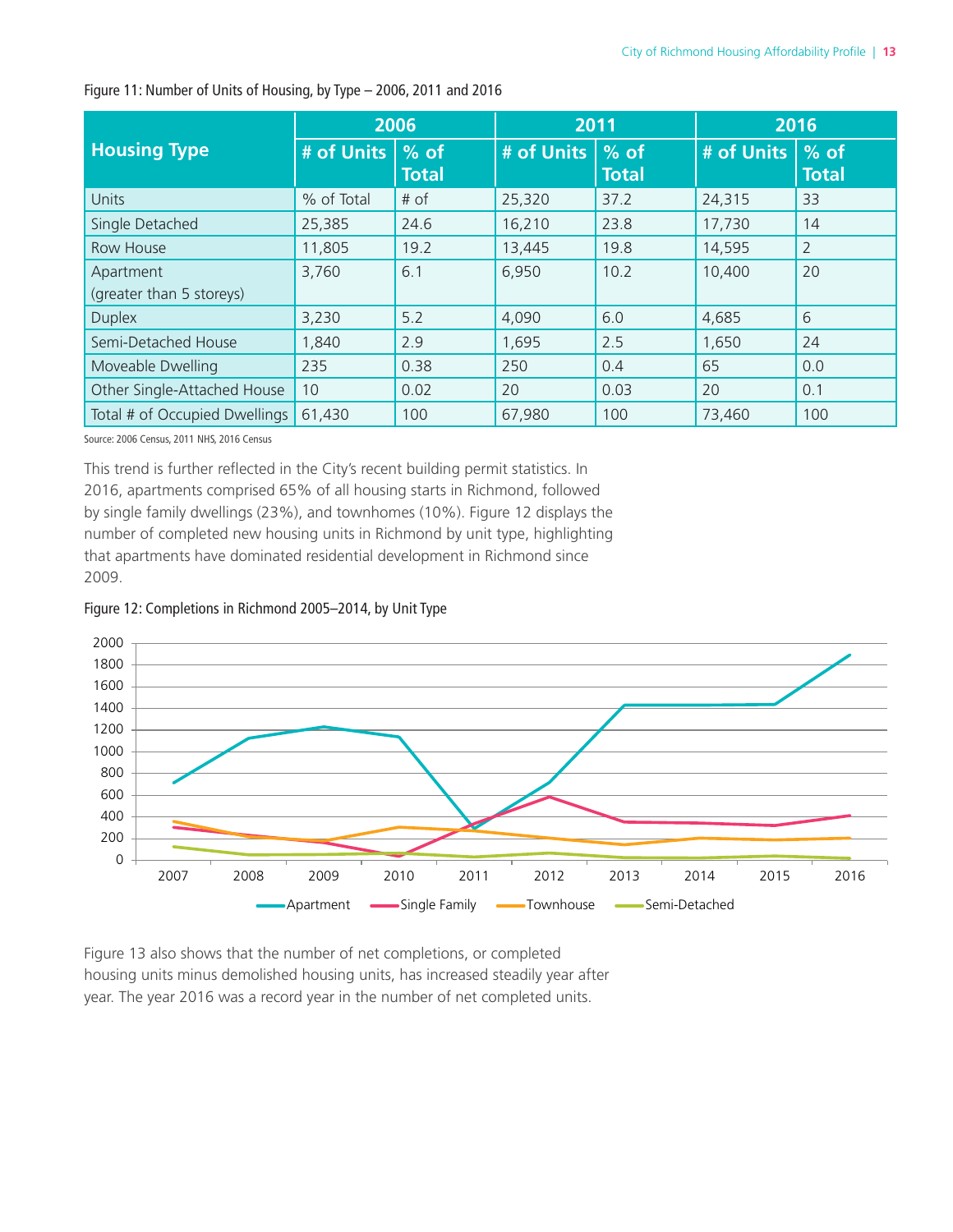

Figure 13: Net Completions 2007–2016

Source: CMHC Building Statistics, 2017.

### **3.6 Age of Housing Stock**

While recent residential construction activity continues to add substantial amounts of new housing, homes built prior to 1980 make up over 33% of the City's housing inventory (2016 Census). This is an important and significant part of the City's overall housing stock which, due to its age may need substantial improvements and may be facing pressure for redevelopment.



Figure 14: Richmond's Housing Stock by Year of Construction in 2011 and 2016

Source: NHS, 2011, Census 2016.

Of particular interest is the City's inventory of 3,477 purpose-built rental units, most of which were built between 1960 and 1990 and which constitute a significant amount of the City's affordable housing stock. Much of this stock may be under pressure for redevelopment due to its age, condition and the potential for higher density development. In 2012, Metro Vancouver's Rental Inventory and Risk Analysis estimated that 15 properties comprising a total of 1,180 rental units in Richmond were at high risk of redevelopment. The City is currently preparing a market rental policy aimed at protecting and enhancing this important component of Richmond's housing stock.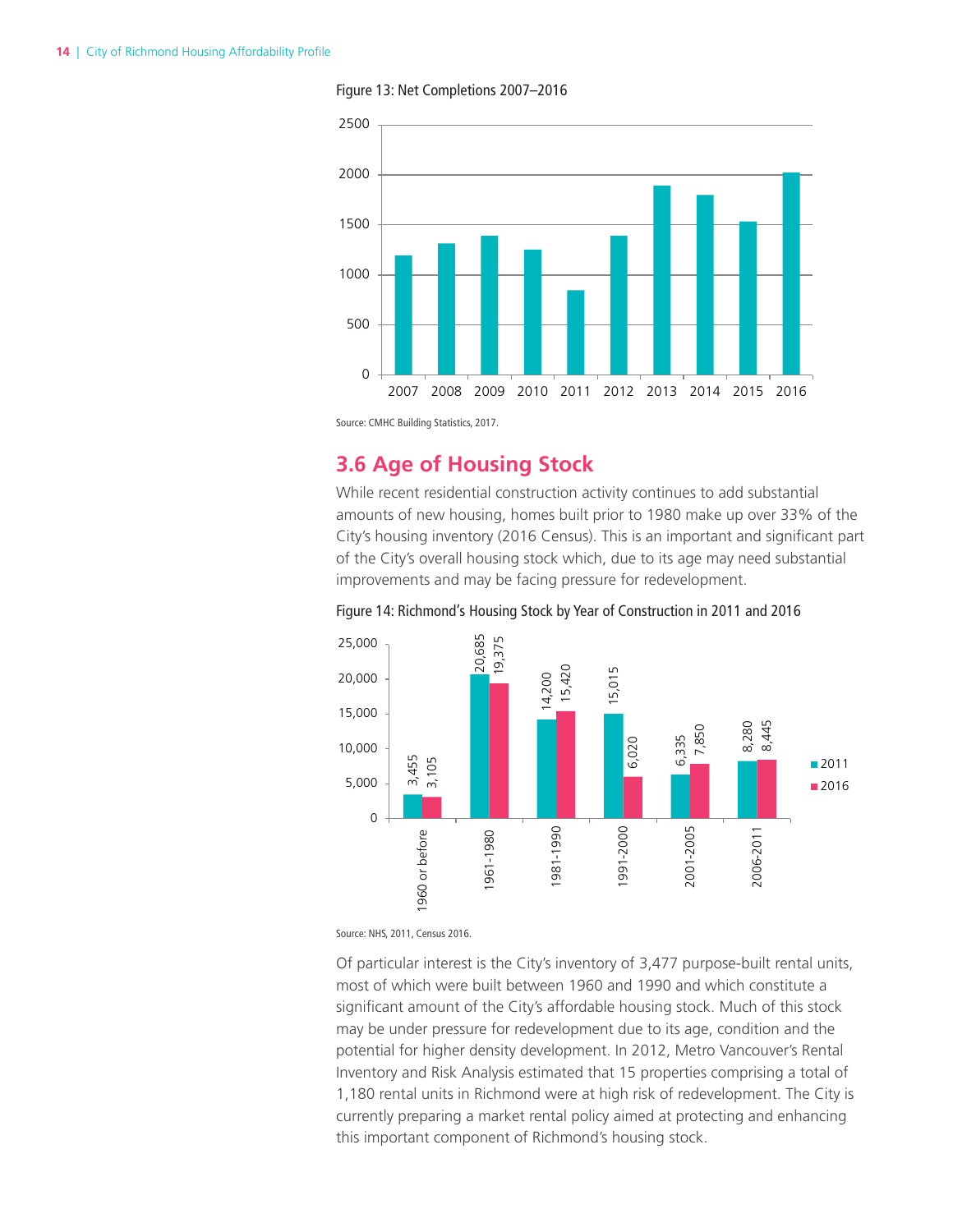## **4. Richmond's Housing Market**

### **4.1 Non-Market Housing**

#### **4.1.1 The Facts**

As of December 31, 2017, there were 2,874 non-market housing units in Richmond that include assisted and co-op family housing and which were secured primarily through the efforts of the non-profit sector with a variety of earlier senior government funding programs prior to 2007. The City currently leases eight (8) City-owned properties at below market rates to non-profit housing providers. In addition, 477 subsidized rental units have been secured through the Affordable Housing Strategy (as of December 31, 2017).

A critical issue with respect to much of the older affordable housing stock is expiring operating agreements, whereby senior governments provided subsidies to non-profit and co-operative (co-op) societies to support the financial viability of affordable housing projects, and subsidized rents for low-income tenants through a rent-geared-to-income approach. These agreements were secured during the 1960s and 1970s and were usually tied to a mortgage, meaning that when the mortgage expires, non-profits and co-ops will be solely responsible for the project's ongoing financial viability. Although these non-profits will have greater control over financial management without an operating agreement, they may be vulnerable to revenue deficits, insufficient capital reserves, and major project renovation repairs without continued government financial support. The number of affordable units, administered by co-op and non-profit societies, with expiring operating agreements in Richmond in the next five years is 1,543 (BC Housing, 2014). Figure 15 displays the number of affordable housing units with expiring operating agreements over time.

In late 2017, the Federal Government launched the National Housing Strategy (NHS). A key initiative in the NHS is the "Community Initiative Fund" where the federal government will directly fund existing social housing, which may have expiring agreements or not. The fund will have \$500 million total and funding will be in place starting April 1, 2020. The federal government has committed to providing a "Technical Resource Centre" to support housing providers whose operating agreements will expire before 2020.

Figure 15: Affordable Housing Units in Richmond with Expiring Operating Agreements

| <b>Richmond Affordable Housing Units with expiring</b><br><b>Operating Agreements</b> |                 |  |  |  |  |
|---------------------------------------------------------------------------------------|-----------------|--|--|--|--|
| Year                                                                                  | Number of Units |  |  |  |  |
| 2016-2020                                                                             | 1,543           |  |  |  |  |
| 2021-2025                                                                             | 534             |  |  |  |  |
| 2026-2030                                                                             | 299             |  |  |  |  |
| 2030-2040                                                                             | 80              |  |  |  |  |
| Total by 2040                                                                         | 2,513           |  |  |  |  |

Source: Metro Vancouver, 2017. Housing Data Book.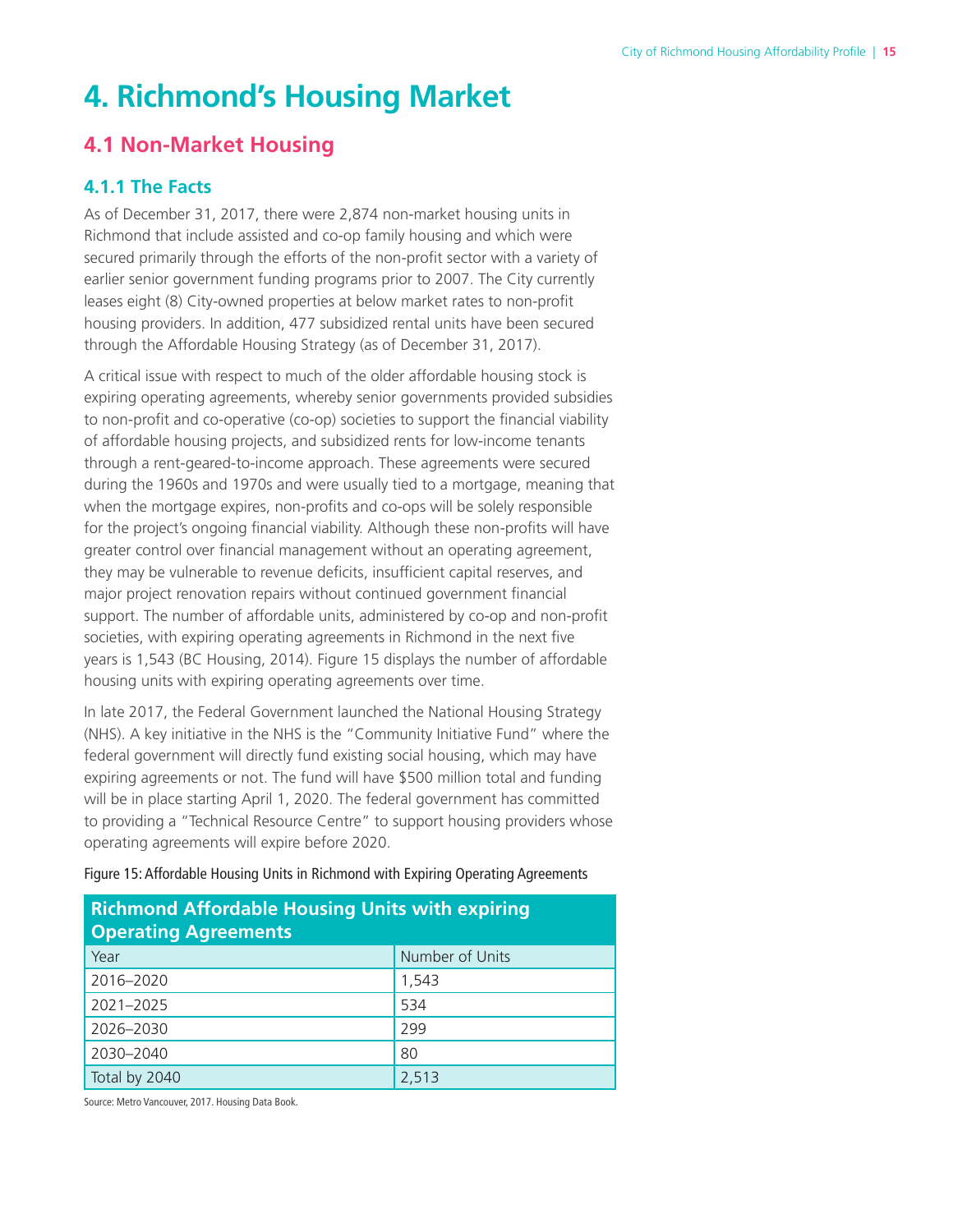#### **4.1.2 Indicators of Need**

#### **Low Income Households—Disparity Between Income Assistance Shelter Rates and Housing Costs**

As noted, 22.2% of Richmond residents were considered low-income in 2016. While many low-income households receive income assistance from the Province, the maximum monthly shelter allowance for an individual is \$375 and for a family of four is \$700—rates that have not increased since 2007. Due to the high cost of housing in Metro Vancouver, these households likely require access to non-market housing with deep subsidies in order to have income left for basic needs such as food, electricity, clothing and transportation.

#### **Social Housing Wait Lists—Growing Number of Richmond Households Waiting for Subsidized Housing**

BC Housing provides social housing throughout the province, including rentgeared-to-income for households under specific income thresholds. The waitlist (BC Housing Registry) for this type of housing in Metro Vancouver has increased by 30% from 7,421 households in 2010 to 9,674 households in 2015. The wait list is an important indicator of affordable housing need throughout the region. There are currently 680 households waiting for social housing in Richmond, with an average wait time of five to seven years (Metro Vancouver, 2017). Figure 16 highlights that seniors and families are the largest groups needing subsidized housing in Richmond. Also of note is that the wait list for adaptable units for people with disabilities in Richmond has increased 134% from 35 households (2009) to 82 households in 2017. This may indicate the barriers that individuals with disabilities experience finding accessible accommodation that is also affordable. BC Housing currently administers the waitlist for 16 developments on the Housing Registry in Richmond.



Figure 16: Richmond Households on Social Housing Waitlists, by Need (2017)

Source: Metro Vancouver, 2017, Housing Data Book.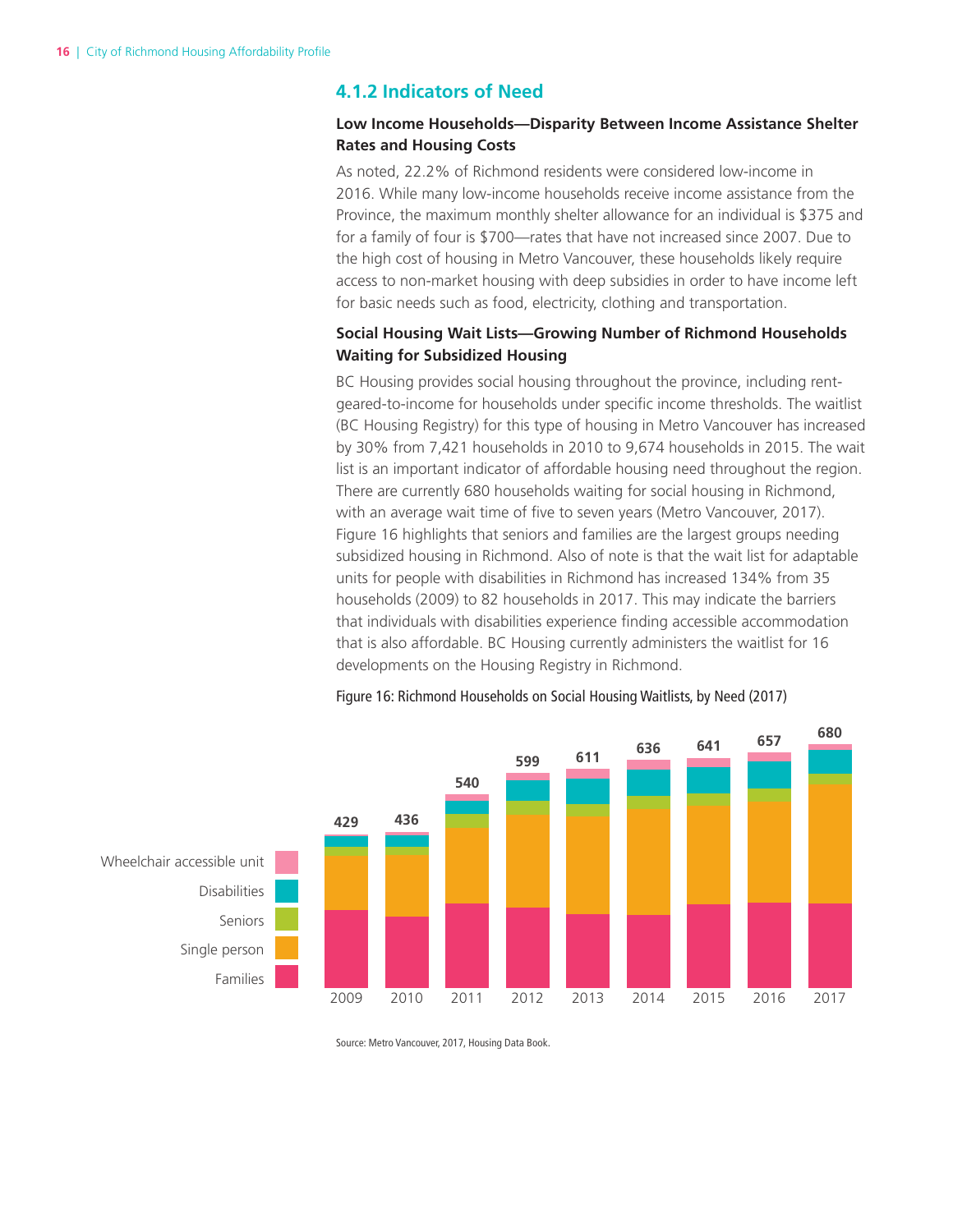#### **Homelessness and At Risk of Homelessness**

Figure 17 highlights the various types of homelessness (Homeless Hub, 2015). The Metro Vancouver Homeless Count has been conducted regionally every three years since 2002. The 2017 Metro Vancouver Homelessness Count found 70 homeless individuals; this is an 84% increase in the number of homeless persons counted since 2014. It is recognized that the 24-hour survey is an underestimation since all homeless persons cannot be located. Service providers in Richmond estimate this number to be much higher noting that they collectively serve over 120 homeless clients.

|  |  |  | Figure 17: Definitions of Types of Homelessness |
|--|--|--|-------------------------------------------------|
|  |  |  |                                                 |

| <b>Types of Homelessness</b> |                                                                                      |
|------------------------------|--------------------------------------------------------------------------------------|
| Unsheltered                  | Absolutely homeless and living on the<br>streets or in places not intended for human |
|                              | habitation                                                                           |
| <b>Emergency Sheltered</b>   | Individuals staying in overnight shelters                                            |
| Provisionally Accommodated   | Individuals in temporary accommodation,                                              |
|                              | such as "couch surfing"' or lacking security                                         |
|                              | of tenure                                                                            |
| At Risk of Homelessness      | Individuals who are not homeless, but whose                                          |
|                              | current economic and/or housing situation                                            |
|                              | is precarious and/or does not meet public                                            |
|                              | health and safety standards                                                          |

Source: Homelessness Hub, 2015.

"Core housing need" is a measure of the number of households that are inadequately housed due to the condition, size or the cost of a housing unit. In Metro Vancouver, households in core housing need and spending at least 50% of their household income on shelter are considered to be in dire need and at risk of homelessness. Using this measure, 8.7% (5,320) of all Richmond households were at risk of homelessness in 2011. This includes 13.4% of all renter households and 7.3% of all owner households (2016 Metro Vancouver Housing Data Book).

#### **A Community Based Response to Homelessness**

Local non-profit agencies continue to work together to provide services to the homeless population in Richmond.

Currently, the Salvation Army operates the only year-round emergency shelter in Richmond. The shelter has ten men-only beds and is not wheelchair accessible. The shelter is always at capacity and turns away approximately 133 visits per month (equating to approximately 60 individual clients). In September 2017, the City of Richmond in partnership with BC Housing and The Salvation Army announced the relocation and expansion of emergency shelter services to a new location in Richmond. The new emergency shelter will provide safe and secure shelter spaces in a supportive environment for 30 of Richmond's most vulnerable residents and will be physically accessible, minimal barrier in its approach to service delivery and inclusive of men and women. The current services will be relocated once the new shelter is completed in 2019.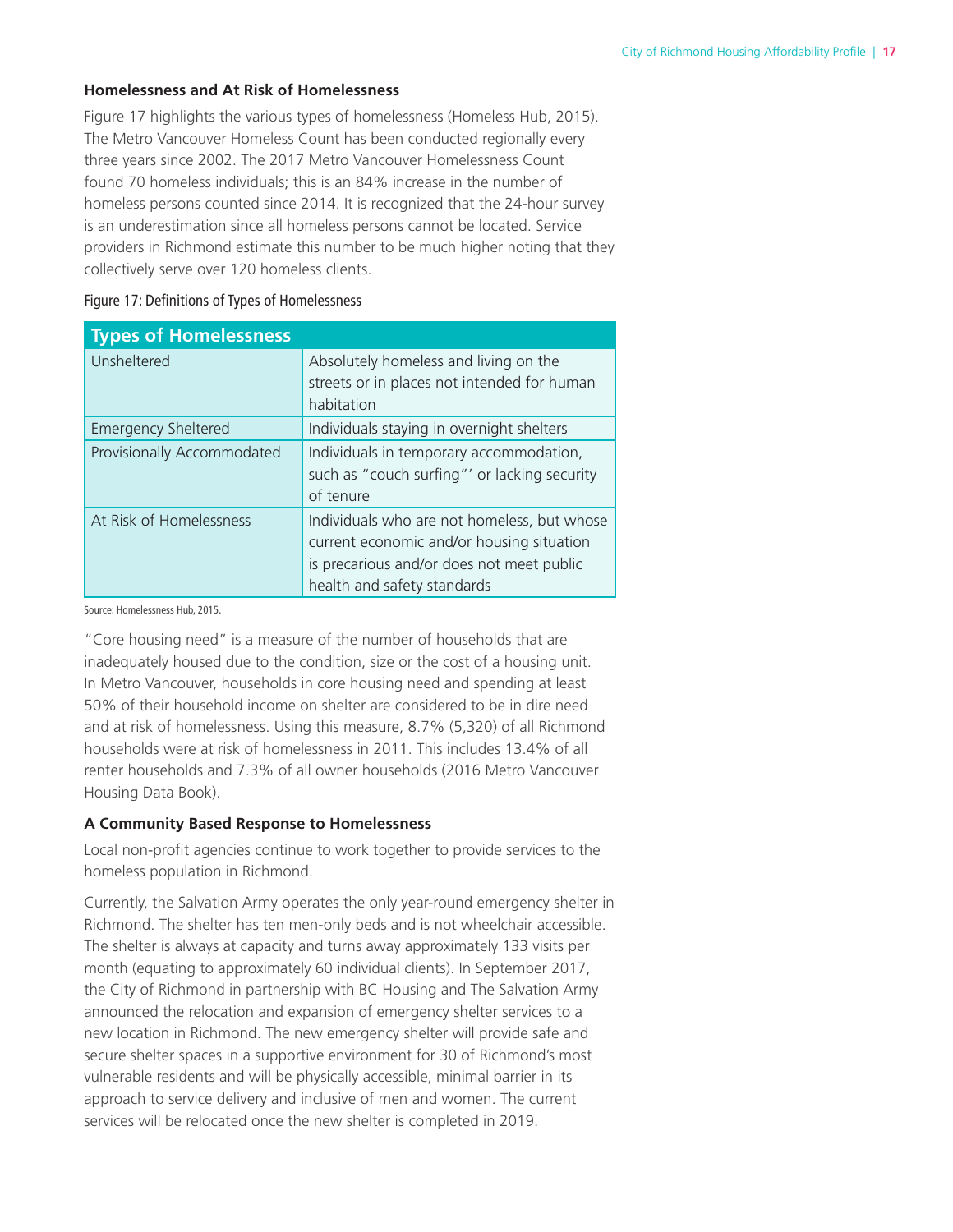Chimo Community Services operates Nova Transition House, where there are ten emergency beds for women fleeing violence. This is not a low-barrier shelter, and at this time there are no beds for homeless women and children in Richmond. On average, Chimo reports that it turns away ten women every month seeking shelter.

There are 22 emergency shelter extreme weather shelter beds at St. Alban Church and the Salvation Army. These beds are only available only during the winter months (November 1 – March 31) when the weather is deemed severe enough. St. Alban's emergency weather shelter was open for 40 nights during the 2016/17 winter season and offered accommodation to 617 individuals, including 70 females.

Turning Point's Resource Centre, which functions as a central hub for individuals experiencing homelessness currently operates out of The Salvation Army Community Church.

The City of Richmond has embarked on updating the 2002 Homelessness Needs Assessment and Strategy. Supported by a Steering Committee comprised of representatives from non-profit, government, and quasi-government representatives, the updated needs assessment and strategy will help to ensure the City continues to respond to the current and future needs of Richmond residents at risk of or experiencing homelessness.

## **4.2 Rental Housing**

#### **4.2.1 The Facts**

Rental housing is an important and valuable component of the City's housing continuum and includes non-market, low end market rental (LEMR), purpose built market rental and secondary market units (e.g. rented strata-titled units). According to the CMHC 2015 Rental Market Report, there are 3,477 units of purpose built rental units in Richmond. In addition, it is assumed that approximately 12,078 renter households find accommodation in the secondary rental market (2011 Census).

Between 2011 and 2017, the average rents for all sizes of purpose built rental units in Richmond have increased by 18%; the largest increase (24.1%) was for three bedroom units. Figure 18 displays the increase in rent for all unit types in Richmond from 2011–2017.

| Richmond Monthly Average Rents, by Unit 2011-2017 (\$) |                 |           |           |             |  |  |  |
|--------------------------------------------------------|-----------------|-----------|-----------|-------------|--|--|--|
|                                                        | <b>Bachelor</b> | 1 Bedroom | 2 Bedroom | 3 Bedroom + |  |  |  |
| 2011                                                   | 736             | 905       | 1,278     | 1,325       |  |  |  |
| 2012                                                   | 749             | 947       | 1,365     | 1,417       |  |  |  |
| 2013                                                   | 796             | 953       | 1,177     | 1,508       |  |  |  |
| 2014                                                   | 808             | 994       | 1,198     | 1,327       |  |  |  |
| 2015                                                   | 843             | 1,025     | 1,296     | 1,596       |  |  |  |
| 2016                                                   | 901             | 1,083     | 1,353     | 1,644       |  |  |  |
| 2017                                                   | 985             | 1,185     | 1,375     | 1,698       |  |  |  |
| % Change                                               | 22.4%           | 19.7%     | 5.9%      | 24.1%       |  |  |  |

|  | Figure 18: Richmond Rents Increases-2011-2017, by Unit Type |  |
|--|-------------------------------------------------------------|--|
|  |                                                             |  |

Source: CMHC, 2011 – 2017 Rental Market Surveys.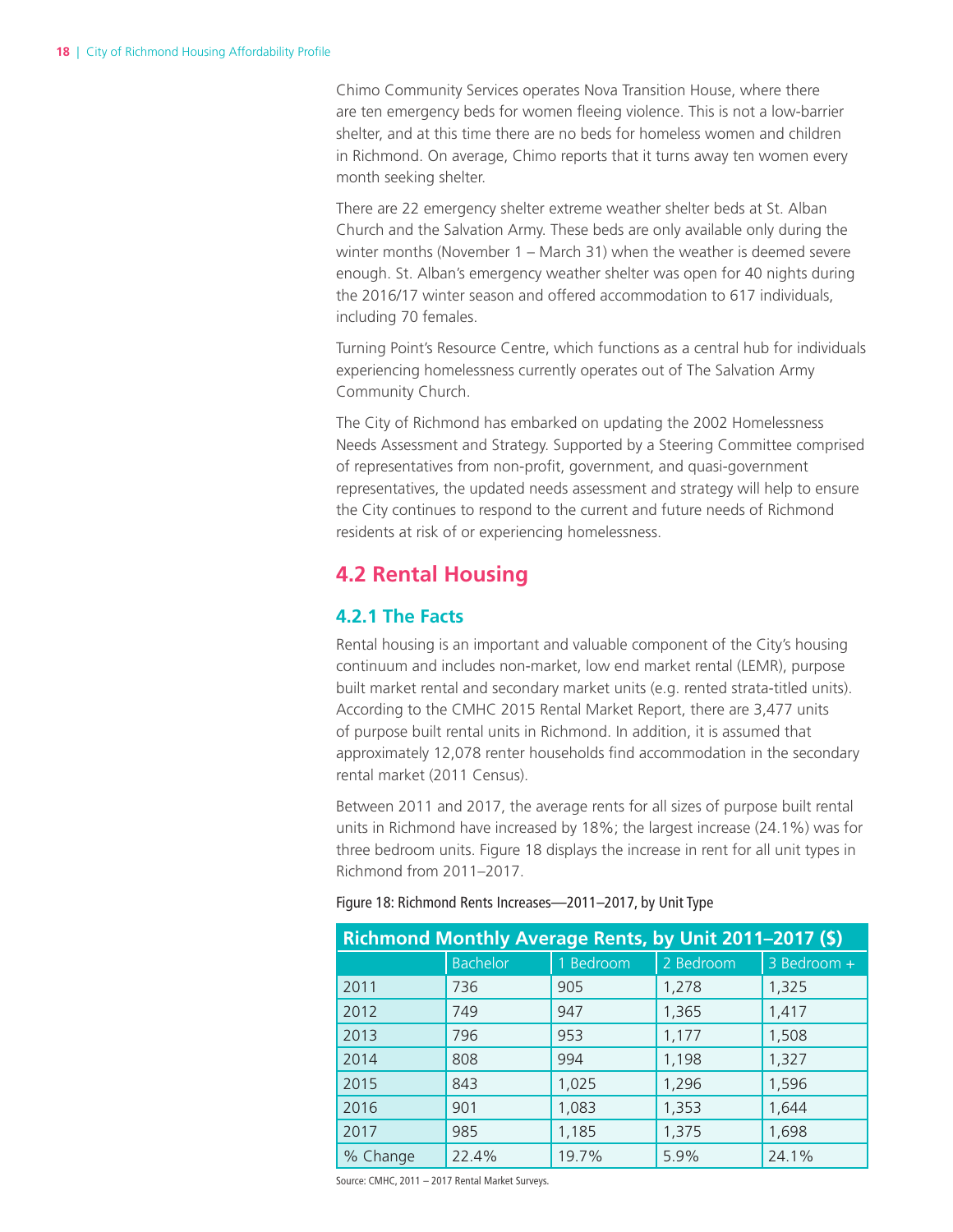Figure 19 displays the number of renter households in Richmond who spend more than 30% of their before tax income on housing and the percentage of renter households living in non-market housing.

#### Figure 19: Number of Renter Households spending 30% or Greater of Total Annual Income on Shelter

| <b>Renter Households in Richmond</b>                   |          |
|--------------------------------------------------------|----------|
| Number of tenant household in private dwellings        | 18,910   |
| % of renter households in subsidized housing           | 15.4%    |
| % of renter households spending 30% or more of         | 47.1%    |
| households total income on shelter costs               |          |
| Median monthly shelter costs for rented dwellings (\$) | \$1,225  |
| Median annual household income                         | \$48,989 |

Source: 2016 Census & Metro Vancouver, 2017. Housing Data Booklet.

#### **4.2.2 Indicators of Need**

#### **Income Gap—Renter Household vs. Market Rent**

The median annual income for renter households in 2016 was \$48,989 (Metro Vancouver, 2017) which is substantially lower than the median household income of \$71,840 for all Richmond households.

Figures 20 highlights the minimum annual income necessary and the percentage of median renter annual income required to spend 30% or less of gross annual income on the average priced rental unit. Although these minimum annual incomes are less than those necessary to own a home it can be assumed that finding affordable rents may be a challenge due to extremely low vacancy rates, especially for families who require multi-bedroom rental units.

#### Figure 20: Annual Income Necessary to Rent in Richmond, by Unit Type

| <b>Housing Type</b>                             | 3+ Bedroom | 2 Bedroom | 1 Bedroom | <b>Bachelor</b> |
|-------------------------------------------------|------------|-----------|-----------|-----------------|
| Average Monthly Rent                            | \$1,698    | \$1,375   | \$1.185   | \$985           |
| Annual Income Necessary to Rent<br>with 30% GDS | \$67,920   | \$55,000  | \$47,400  | \$39,400        |

Source: Metro Vancouver, 2015. Housing Data Booklet & Community Social Development 2016.

As of March 2016, 467 family households and 796 seniors receive monthly rent supplements from BC Housing to provide some financial relief by making market rent rates more affordable. This data further reflects a gap between renter income and the average market rent in Richmond.

#### **Increasing Number of Households in Core Housing Need**

In Richmond, the number of all households in core housing need (both renter and owner households) as defined by CMHC has increased from 19.5% in 2011 to 20.4% in 2016. In 2011, 33.3% of all renter households and 15.5% of all owner households were considered to be in core need (CMHC, 2011).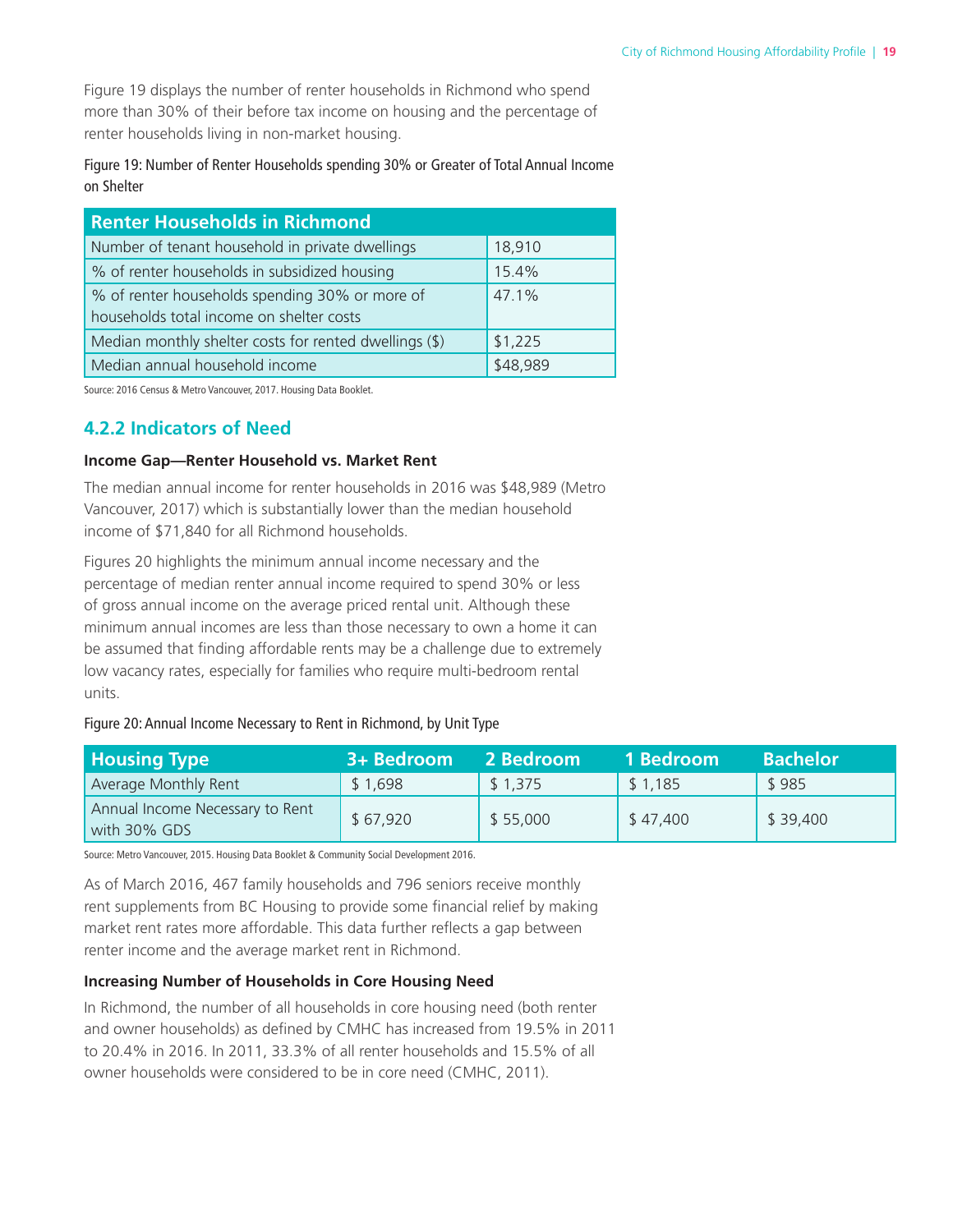#### **Persistently Low Vacancy Rates**

In 2017, rental vacancy rates in Richmond were lower than 1%, for all unit types. This is an average decrease of 25% in vacancy since 2011. According to the most recent CMHC Rental Market Survey (Fall 2017), the average vacancy rate for purpose-built apartments in Canada's 35 major urban centres was 2.7%, close to what many housing professionals believe is a healthy rental market. Richmond's lower than average vacancy rates are indicative of a constrained rental housing market adding pressure for higher rents and making it more difficult for renters to find adequate housing.

#### **Situation "Critical"**

The Rental Housing Index, developed by the BC Non Profit Housing Assocation and Vancity, using data from the 2011 National Household Survey provides a detailed analysis of the affordability and suitability of rental housing in over 800 municipalities across Canada. The Index measures affordability (% of household income spent on housing), overspending (households spending more than 50% on housing), income gap (additional annual household income needed to make current rent affordable), overcrowding (living in units not suitble for household size) and bedroom shortfall (additional bedrooms needed to suitably house renters). The Index was published in 2015 and found that Richmond is the third least affordable municipality in BC for renters – a situation considered "critical," ranking 70th out of 72 BC municipalities in terms of affordability and suitability of rental housing.

### **4.3 Homeownership**

#### **4.3.1 The Facts**

#### **Persistent and Significant Increase in the Price of Housing**

Homeownership may be out of reach for many households as the increase in housing prices, particularly for single family homes is far outpacing increases in household incomes. Between 2001 and 2011, median household income increased by only 20.8%, which is far exceeded by the increase in real estate prices.

The benchmark price of housing units in Richmond has been steadily increasing from 2005 to 2017. Specifically, the benchmark price of apartments has increased by 153%, townhomes by 151%, and single detached houses by 223% (Real Estate Board of Greater Vancouver, December 2017). To note, the price of a single-detached home fell slightly from 2016 to 2017, which may be due to the Provincial Foreign Buyers Tax implemented in 2016. Figures 21–23 demonstrate the increase in benchmark price for an apartment, townhouse and single detached housing unit based on the home price index used by the Vancouver Real-Estate Board, 2005–2017.7

The MLS Benchmark price represents the price of a typical property within each market. It takes into account characteristics such as lot size, age, and the number of rooms that average and median price of housing units do no account for.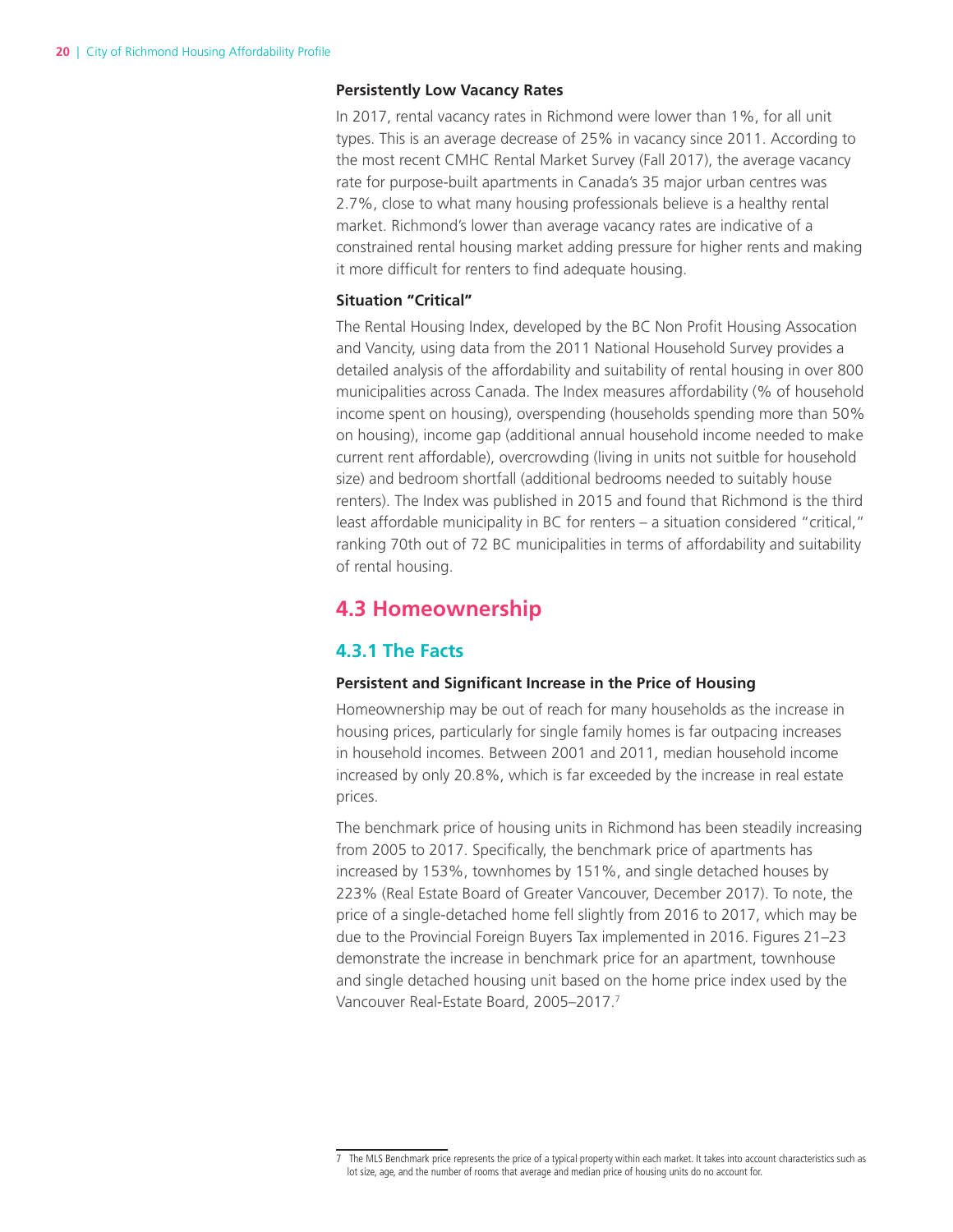

Figure 21: MLS Benchmark Price for Richmond Apartments, 2005–2017

Source: Real Estate Board of Greater Vancouver. December 2017, MLS Home Price Index.

Figure 22: MLS Benchmark Price for Richmond Townhouses, 2005–2017



Source: Real Estate Board of Greater Vancouver. December 2017, MLS Home Price Index.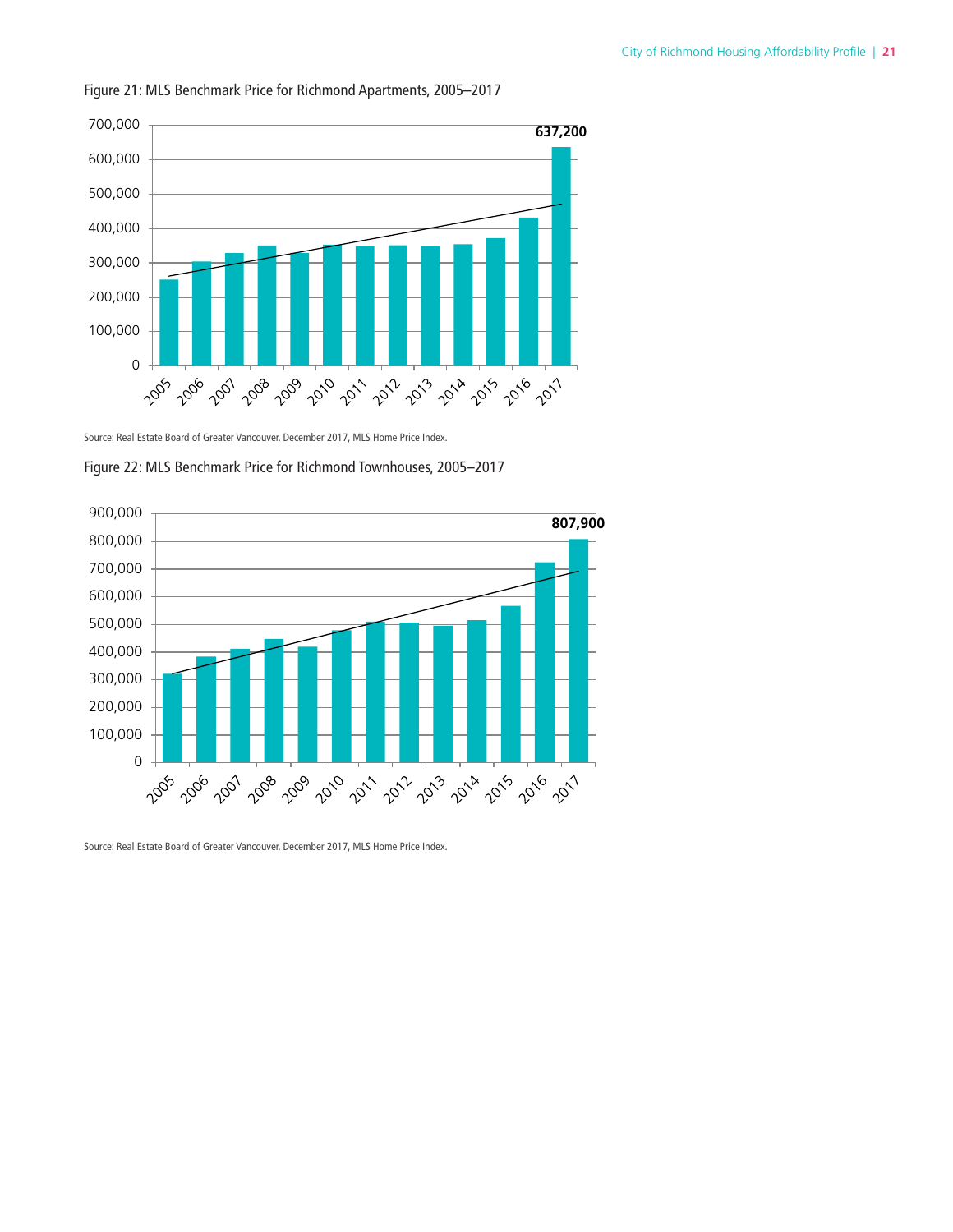

Figure 23: MLS Benchmark Price for Richmond Single Detached Houses, 2005–2016

Source: Real Estate Board of Greater Vancouver. December 2017, MLS Home Price Index.

#### **4.3.2 Indictors of Need**

#### **Housing Price Increases Outpacing Household Incomes.**

According to the Annual Demographia International Housing Affordability Survey (2015), Metro Vancouver ranked as the third most unaffordable market internationally for homeowners behind Hong Kong and Sydney (Australia). This organization ranks urban centres using the median multiple, which divides the median house price of all housing types by the gross annual median income. According to this ratio (a recommended measure by the World Bank), buyers in Metro Vancouver need to earn ten times the median income to purchase the median priced housing unit. Figure 24 displays the median multiple ratings indicating unaffordability.

Figure 24: Demographia International Housing Affordability Survey:

| <b>Demographia International Housing Affordability Survey:</b><br><b>Housing Affordability Rating Categories</b> |                 |  |
|------------------------------------------------------------------------------------------------------------------|-----------------|--|
| Rating                                                                                                           | Median Multiple |  |
| Severely Unaffordable                                                                                            | 5.1 & Over      |  |
| Seriously Unaffordable                                                                                           | $4.1 - 5.0$     |  |
| Moderately Unaffordable                                                                                          | $3.1 - 4.0$     |  |
| Affordable                                                                                                       | 3.0 & Under     |  |

Source: Demographia, 2015. Annual Demographia International Housing Affordability Survey & Community Social Development 2016.

When the median multiple is calculated for Richmond (using available data of benchmark housing prices), all housing types in the city would be considered severely unaffordable, relative to the median household income in Richmond (\$65,368).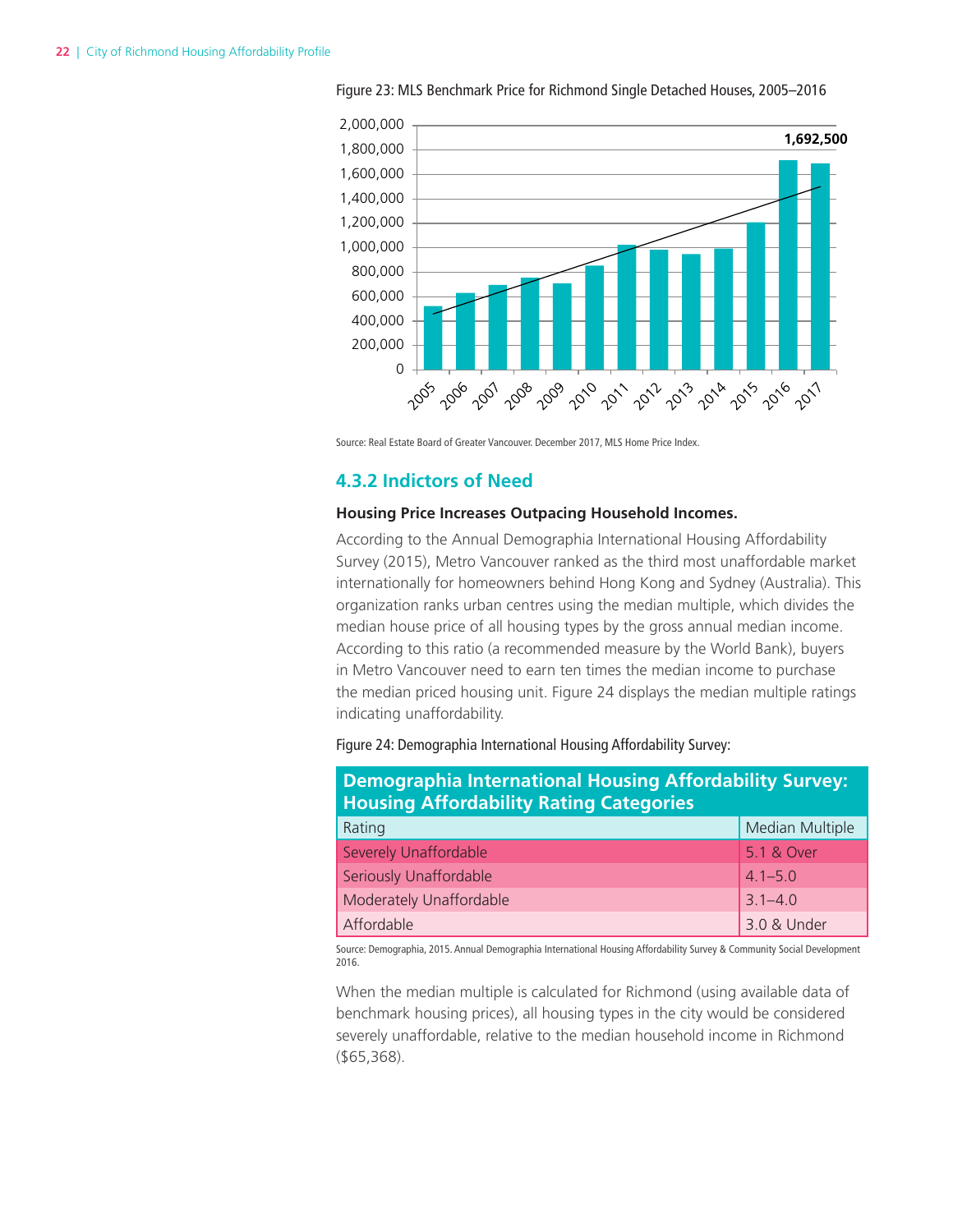| <b>Unit Type</b> | <b>Benchmark Price</b> | <b>Median Multiple</b> |
|------------------|------------------------|------------------------|
| Single Detached  | \$1,692,500.00         | 25.9                   |
| Townhouse        | \$807,900.00           | 12.4                   |
| Apartment        | \$637,200.00           | 9.7                    |

Figure 25: Median Multiple of Richmond Housing Types

Source: Community Social Development 2016.

Figure 26 illustrates the minimum annual income necessary to purchase a housing unit in the City based on a gross-debt-service (GDS) ratio of 32%.<sup>8</sup> According to the calculations in the charts, the annual income necessary to purchase a typical unit in the city significantly exceeds the median household income (\$65,368) in Richmond. Saving for a down payment is a barrier for many first-time homebuyers and therefore it is assumed that some households will not be able to provide a 20% down payment and therefore require a higher annual income to support a larger mortgage.

Figure 26: Annual Incomes Necessary for Homeownership in Richmond with 32% GDS, by Unit Type<sup>9</sup>

| <b>Housing Type</b> | <b>Benchmark Price</b> | <b>Down Payment</b> | <b>Annual Income Necessary</b><br>with 32% GDS Ratio |  |
|---------------------|------------------------|---------------------|------------------------------------------------------|--|
|                     |                        | 5%                  |                                                      |  |
| Single Detached     | \$1,692,500.00         | 10%                 | * see footnote 3                                     |  |
|                     |                        | 20%                 | \$247,703                                            |  |
|                     | \$807,900.00           | 5%                  | \$145,908                                            |  |
| Townhouse           |                        | 10%                 | \$138,575                                            |  |
|                     |                        | 20%                 | \$123,906                                            |  |
|                     | \$637,200.00           | 5%                  | \$116,466                                            |  |
| Apartment           |                        | 10%                 | \$110,682                                            |  |
|                     |                        | 20%                 | \$105,863                                            |  |

Source: Real Estate Board of Greater Vancouver. December 2017, MLS Home Price Index & Community Social Development 2016.

<sup>8</sup> Board of Greater Vancouver, March 2016 Home Price Index. The mortgage amount is calculated with a 25 year amortization period with a 5 year fixed interest rate of 3.19% and bi-monthly payments. The strata fees are calculated as 50% of an assumed median strata fee of \$300. Heating costs were assigned a price of \$25 monthly, and \$50 for a single detached unit.

<sup>9</sup> In December 2015, the Federal Government changed the requirements regarding CMHC insured mortgages. Homebuyers will now need to place a 5% down payment on a \$500,000 portion and a 10% down payment on the portion after \$500,000. Therefore calculations for minimum annual income needed for a townhouse in Figure 26 are slight underestimations. CMHC will not insure mortgages for units over \$1,000,000, so therefore a household must have a 20% down payment for units greater than this price. Households' GDS ratio is an important indicator of housing affordability; however it does not take intoconsideration the condition or suitability of a household's unit. For example, households may need to exceed the 30% GDS ratio if they need to rent or purchase a multi-bedroom in order to better accommodate their family. This measurement also does not take into consideration the costs of living including child care, transit and food. In October 2016, further changes were made to mortgage insurance. Now, buyers with less than a 20% down payment will also need to qualify for a mortgage using the Bank of Canada's five-year fixed posted mortgage rate, which is usually higher than what a typical buyer can negotiate. These buyers will also only be eligible for a mortgage that equates to monthly payments that are less than 39% of their total monthly income. Together, these changes may make it more difficult for some households to qualify for a mortgage necessary to purchase a housing unit in Richmond.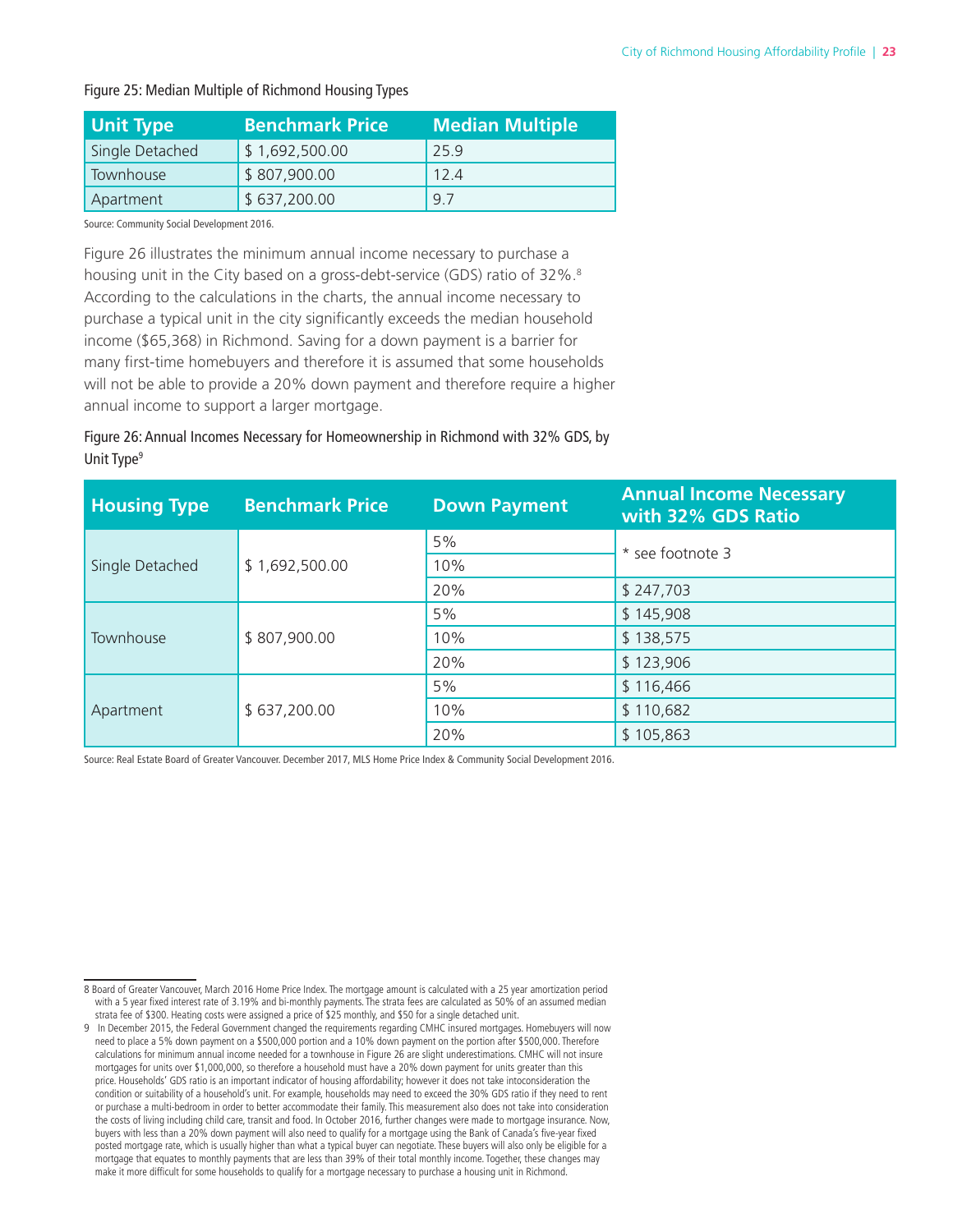Figure 27 displays the number of owner and renter households in Richmond who spend more than 30% of their before tax income on housing provision.

#### Figure 27: Number of Owner Households spending 30% or

| <b>Owner Households in Richmond</b>              |                   |
|--------------------------------------------------|-------------------|
| Number of owner households in private dwellings  | 54,475 households |
| % of owner households with a mortgage            | 57% of households |
| % of owner households spending 30% > of          | 32% of households |
| household total income on shelter costs          |                   |
| Median monthly shelter costs for owned dwellings | \$1,796 / month   |
| (5)                                              |                   |
| Median annual household income                   | \$71,840 /year    |

Source: 2011 NHS & Metro Vancouver, 2015. Housing Data Booklet.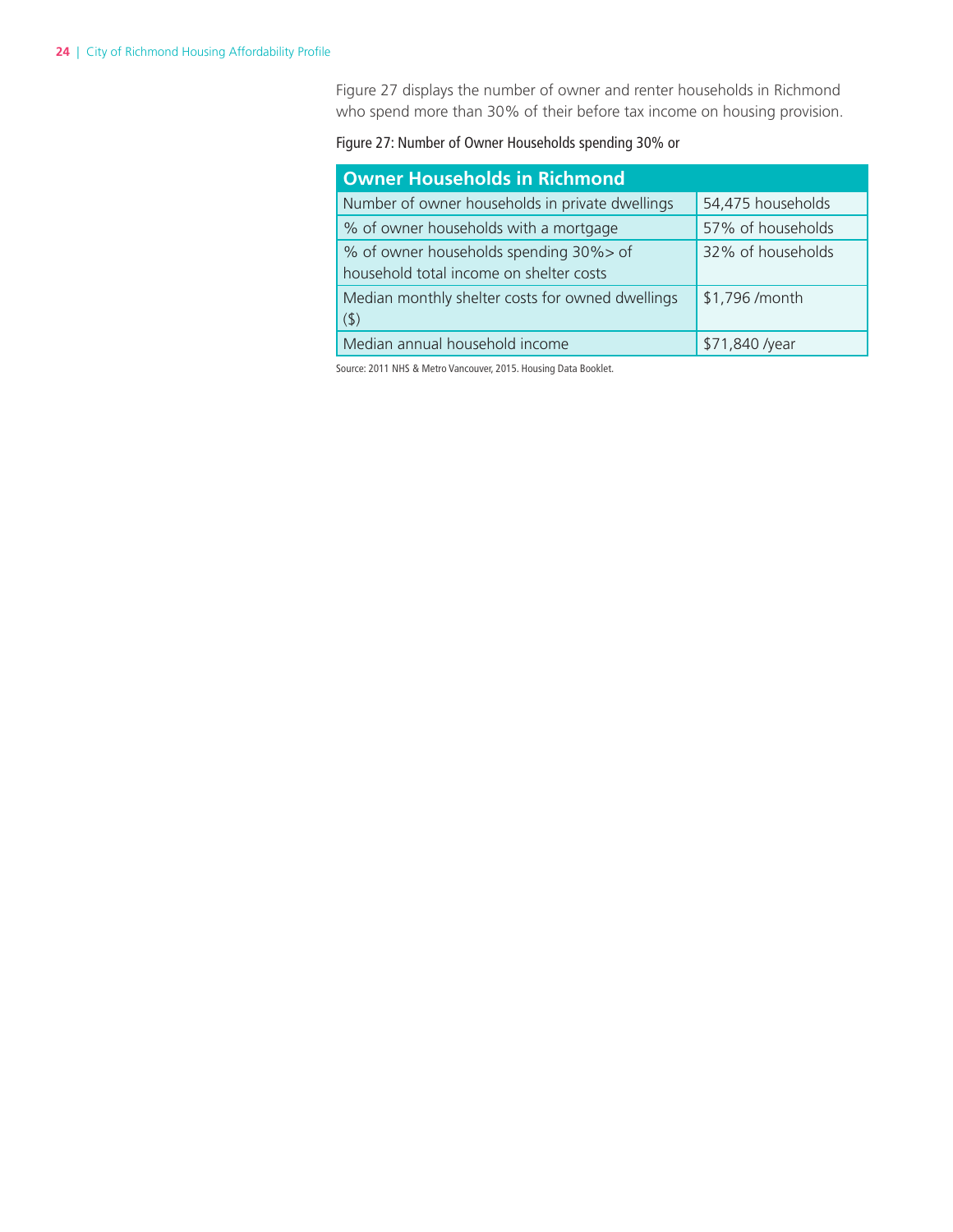## **5. Future Need**

## **5.1 Projections**

According to the *Official Community Plan,* Richmond's population is projected to grow to 280,000 by 2041. This represents a 30.9% increase from population estimates. Along with an increase in population, there will be an increase in demand for local employment opportunities and dwelling units. Metro Vancouver (2015) estimates that Richmond will have to accommodate a total of 181,000 jobs and 115,500 housing units by 2041. Also according to Richmond's OCP (2012), much of the growth will be accommodated in the City Centre planning area. Figures 28–30 display Metro Vancouver's population, employment and housing unit projections for Richmond.

#### Figure 28: Richmond Population Projections, 2006–2041



Source: Metro Vancouver, 2011. Metro 2040: Shaping Our Future.

#### Figure 29: Richmond Employment Projections, 2006–2041



Source: Metro Vancouver, 2011. Metro 2040: Shaping Our Future.

Figure 30: Richmond Housing Unit Projections, 2006–2041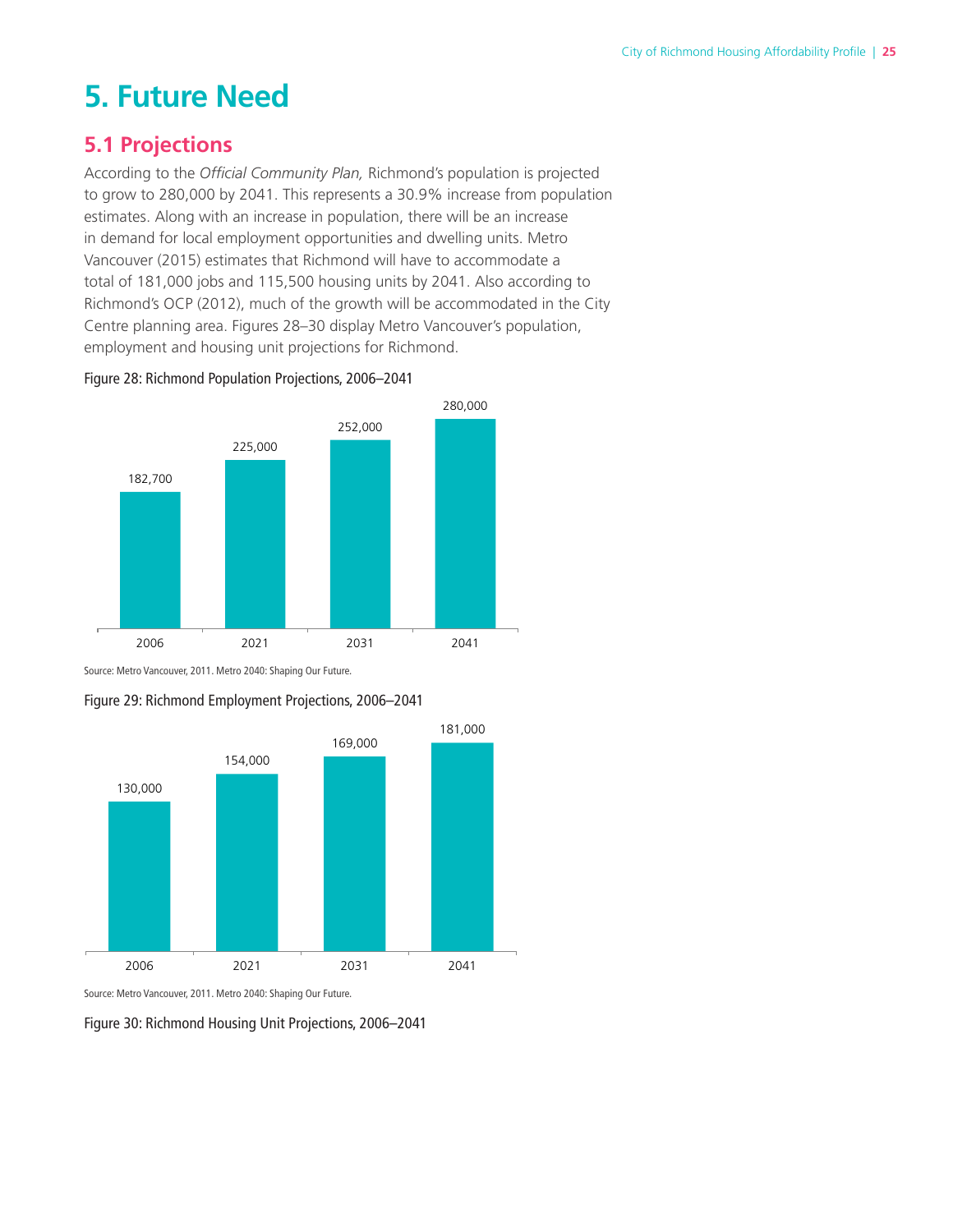

Source: Metro Vancouver, 2011. Metro 2040: Shaping Our Future.

Projections prepared for the City of Richmond (Urban Futures, 2010) predict that apartments will comprise 42% of all housing units in Richmond by 2041, with most located in the City Centre. According to the 2011 Census, apartments currently comprise 33% of housing units.

### **5.2 Housing Demand Estimates**

Metro Vancouver, in consultation with municipal staff throughout the region, has calculated 10 year housing projections to help guide the preparation of local affordable housing strategies. Figure 31 displays Richmond's housing demand estimates by type annually and for the period from 2016 to 2026.

#### Figure 31: Richmond's Housing Demand Estimates, 2016–2026

| <b>Richmond Housing Demand Estimates 2016-2026</b> |        |         |  |
|----------------------------------------------------|--------|---------|--|
| <b>Types of Housing</b>                            | Annual | 10 Year |  |
| Very Low-Income Rental                             | 130    | 1,300   |  |
| Low-Income Rental                                  | 70     | 700     |  |
| Moderate Income Rental                             | 60     | 600     |  |
| Above Moderate Market Rental                       | 30     | 300     |  |
| High Income Market Rental                          | 30     | 300     |  |
| <b>Total Rental</b>                                | 320    | 3,200   |  |
| Ownership                                          | 1,080  | 10,800  |  |
| <b>Total Demand</b>                                | 1,400  | 14,000  |  |

Source: Metro Vancouver, 2016.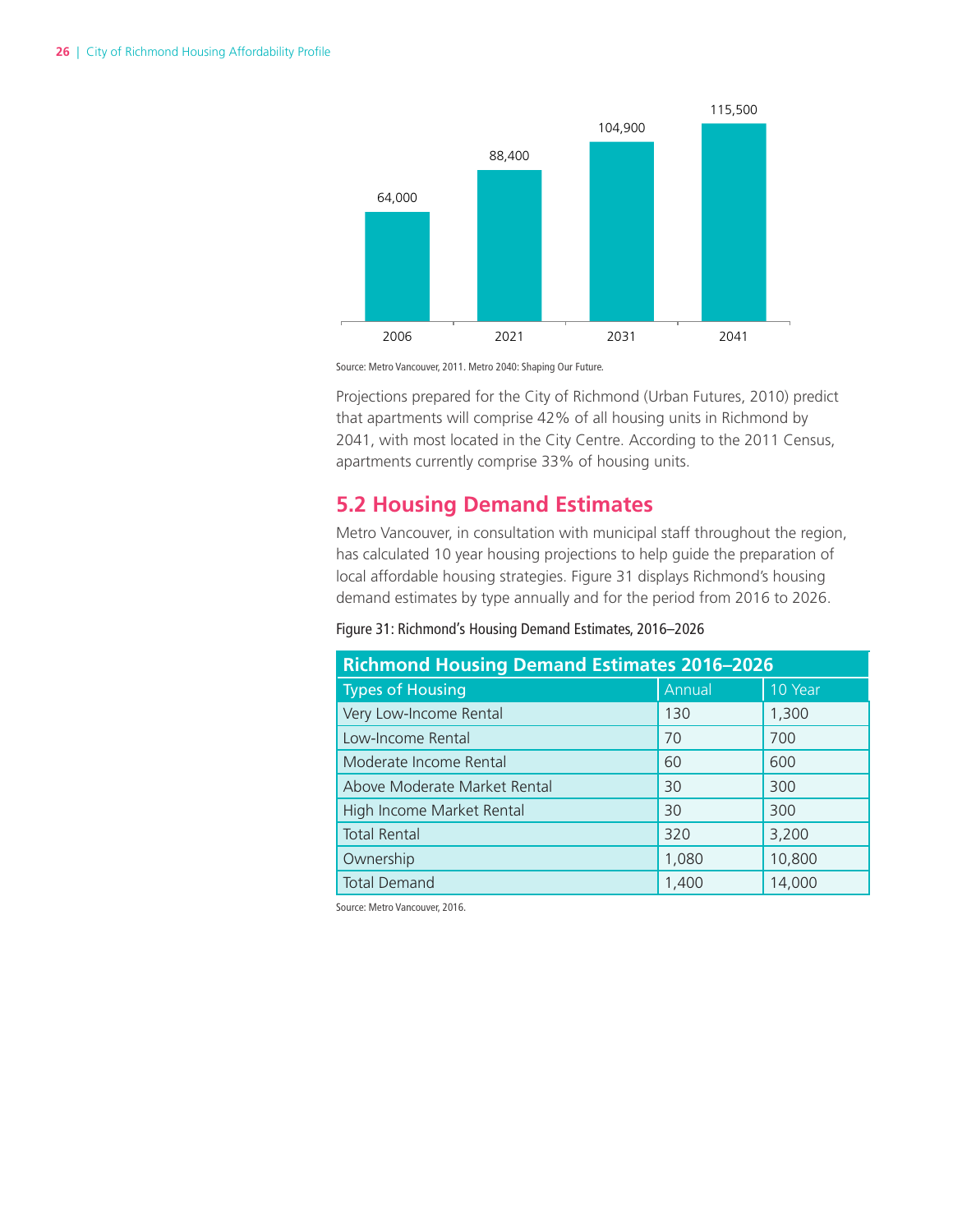## **6. Conclusions**

The data and statistics presented in this profile have identified key housing affordability issues and trends facing Richmond that will help inform the development of the Affordable Housing Strategy 2017–2027, including:

- Richmond's population will continue to grow and age, affecting the demand for smaller, affordable and accessible housing units allowing ageing in place;
- **The number of low-income residents is growing and exceeding provincial** and national averages—in 2016, 22.2% of the population was considered to be low-income;
- Median household incomes are lower than the regional average, and local employees are struggling with housing affordability as there are growing gaps between income, housing purchase price and rents;
- The number of households waiting for supportive housing is growing including seniors, families and persons with disabilities;
- Over the next 20 years, the majority of existing social housing will need to re-enter into operating agreements with senior levels of government or be at risk of losing subsidy.
- There is a large number of market rental housing at risk of redevelopment, which currently provides valuable affordable housing stock;
- Consistently low vacancy rates increase the cost of renting;
- **Increasing rents and the purchase price of housing are outpacing income** growth;
- The 2011 to 2016 period showed that renters as a population grew at a greater rate than homeowners and increased the proportion of households from 23% to 26%;
- 47% of tenants and 32% of owners in Richmond are spending more than 30% of their gross income on housing (exceeding CMHC's measurement of affordability);
- 8.7% of Richmond households are considered to be in dire need and at risk of homelessness (in core housing need and spending at least 50% of their household income on shelter are);
- **20.2% of all households are in core-housing need according to CMHC;**
- Renter households with a median annual income (\$48,989) cannot afford to rent units that are larger than one bedroom;
- The price of homeownership is increasing the benchmark prices of single detached, townhouse, and apartment units increased by 223%, 151%, and 153% respectively from 2005–2017; and
- Homeownership is considered to be severely unaffordable in Richmond, and may be out of reach for many residents.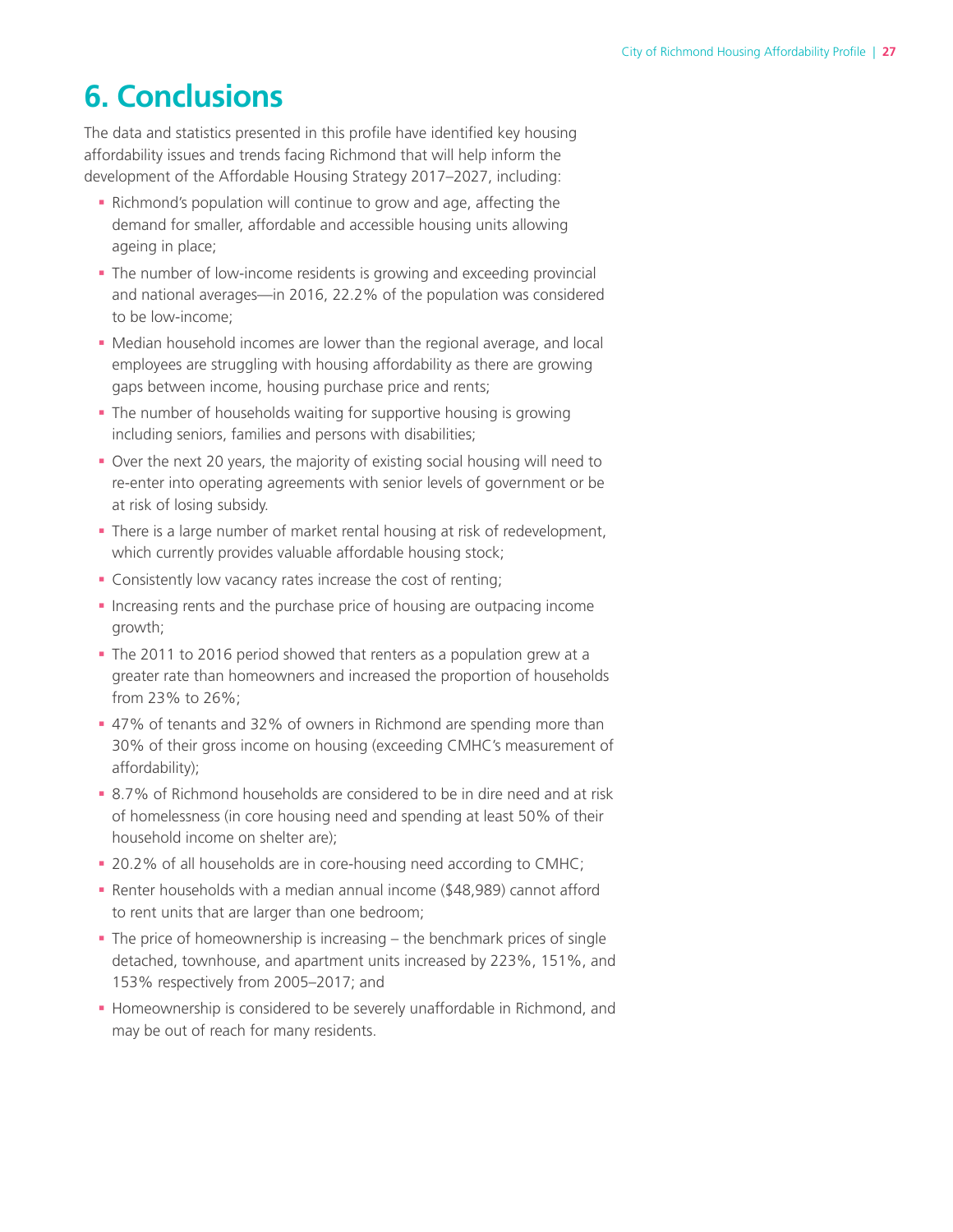| City of Richmond Housing Affordability Profile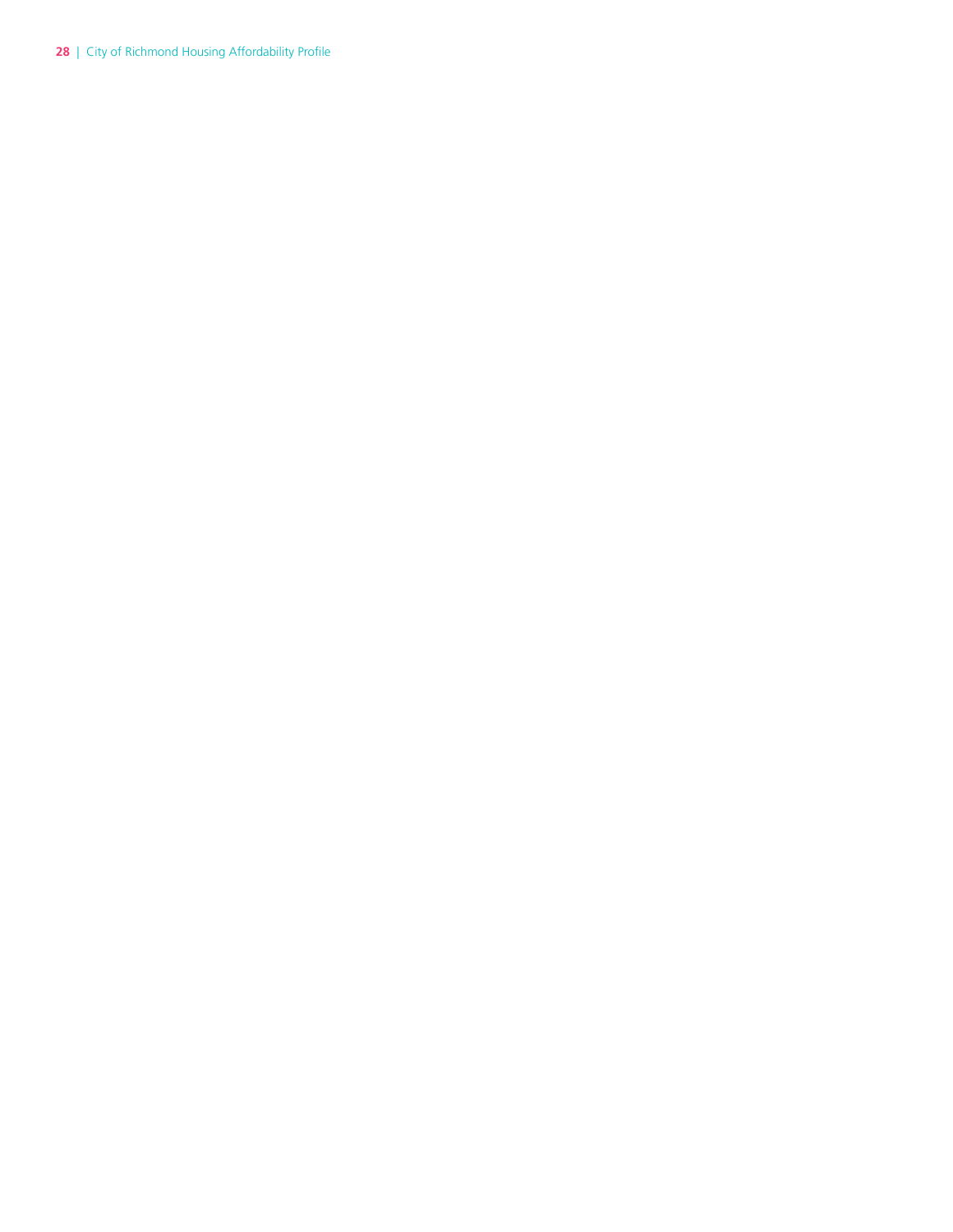## **7. Reference List**

- BC Non-Profit Housing Association & BC Housing. November 2014. Expiring Operating Agreements: A Planning Guide for BC's Non-Profit Housing Societies.
- BC Non-Profit Housing Association & VanCity Credit Union. 2014. Rental Housing Index for British Columbia.
- Canadian Centre for Policy Alternatives; United Way & BC Poverty Reduction Coalition. June 2016. Working Poverty in Metro Vancouver.
- Canada Mortgage and Housing Corporation. 2015 Rental Market Report.
- Canada Mortgage and Housing Corporation. 2014 Rental Market Report.
- City of Richmond. June 2015. Inventory of Richmond non-Market housing Developments.
- City of Richmond. October 2015. Community Services & Resources: Housing.
- **-** City of Richmond. October 2014. Immigration Hot Facts.
- City of Richmond. October 2014. Job Hot Facts.
- City of Richmond. 2014. Business Development Report. Prepared by Richmond Economic Development.
- City of Richmond. 2012. Official Community Plan.
- Coriolis Consulting, 2012. Metro Vancouver Purpose-Built Rental Housing: Inventory and Risk Analsysis.
- Demographia. 2015. 12th Annual Demographia International Housing Affordability Survey: Ratings for Metropolitan Markets.
- Metro Vancouver. Revised May 2015. Metro Vancouver Housing Data Book.
- Metro Vancouver, 2015. Regional Affordable Housing Strategy Update, Draft.
- Real Estate Board of Greater Vancouver. May 2015. MLS Home Price Index.
- Real Estate Board of Greater Vancouver. July 2015. MLS Home Price Index.
- **Statistics Canada, January 2016. Labour Force Characteristics.**
- **Statistics Canada, 2011 Census.**
- Statistics Canada, 2011 National Household Survey.
- **Statistics Canada, 2010 Low Income Measures.**
- Statistics Canada. January 2008. The Dynamics of Housing Affordability. Perspectives Report.
- Urban Futures. May 2010. Community-level Projections of Population, Housing, & Employment. Prepared for the City of Richmond.